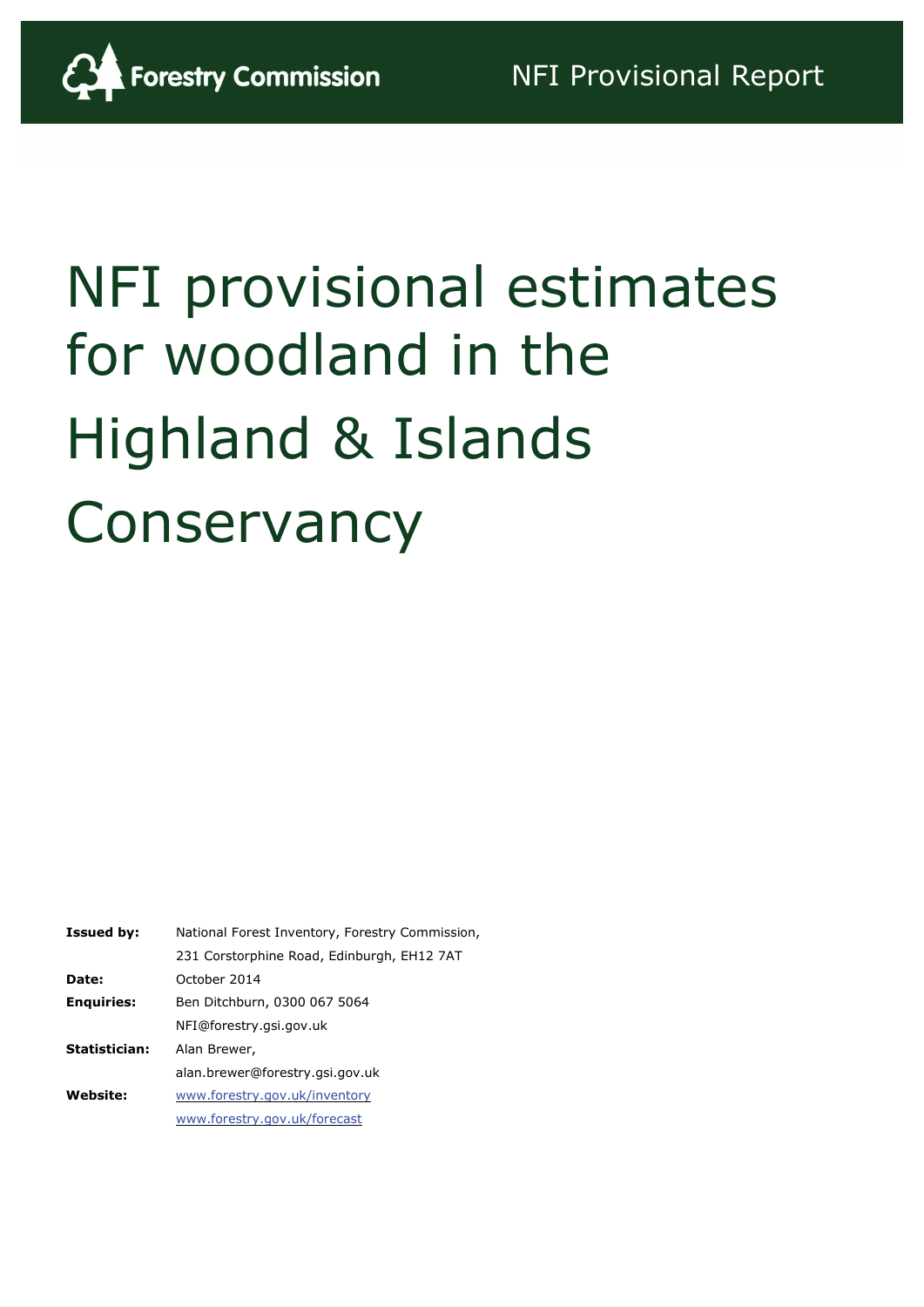# Summary

This report provides a detailed picture of stocked area of woodland, the standing volume of timber and associated biomass and carbon stock for the Highland & Islands Conservancy. These estimates are a subset of those published as part of the 2012 growing stock information presented in the National Forest Inventory (NFI) *50-year forecasts of softwood timber availability* and *50-year forecast of hardwood timber availability*. NFI reports are published at [www.forestry.gov.uk/inventory.](http://www.forestry.gov.uk/inventory)

In addition, the report provides forecasts of timber availability, standing volume and increment for softwoods and hardwoods arising from the stocked area and standing volume. Forecasts are based on the 'headline' harvesting scenario described in the 50 year forecast NFI reports. An alternative forecast is provided using a harvesting scenario which brings all Private sector broadleaved woodland into production.

The estimates provided in this report are provisional in nature.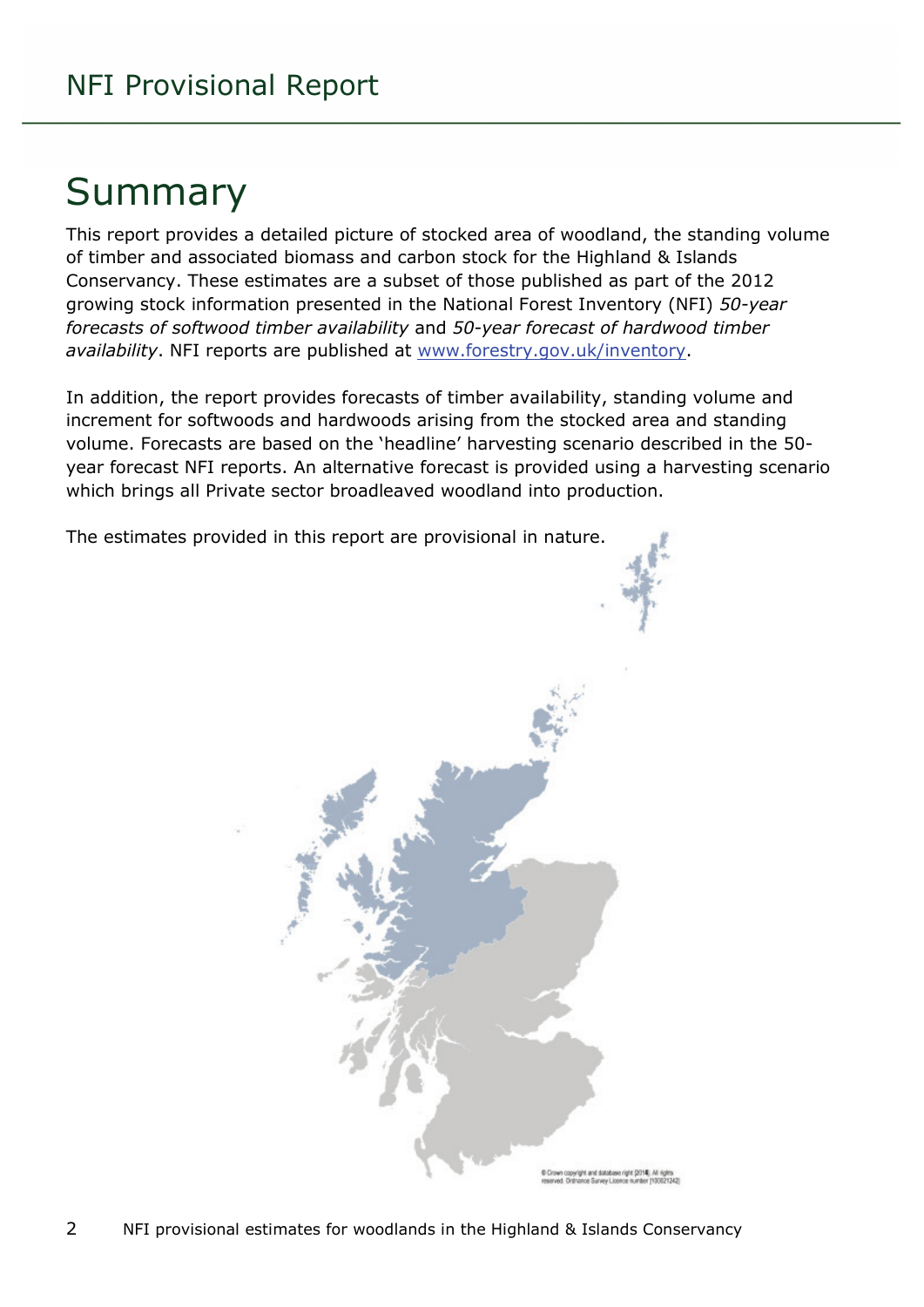# **Contents**

### Figures

| <b>Figure 1</b> Principal tree species composition by stocked area at 31 March 20127        |
|---------------------------------------------------------------------------------------------|
| <b>Figure 2</b> Principal tree species composition by standing volume at 31 March 201210    |
|                                                                                             |
| Figure 4 Overview of 50-year forecast of average annual softwood and hardwood               |
|                                                                                             |
| Figure 5 50-year forecast of average annual softwood availabilty  24                        |
| <b>Figure 6</b> 50-year forecast of average annual hardwood availability 24                 |
| <b>Figure 7</b> 50-year forecast of softwood standing volume, increment and availability25  |
| Figure 8 50-year forecast of hardwood standing volume, increment and availability 25        |
| Figure 9 Overview of 50-year forecast of average annual softwood and hardwood               |
|                                                                                             |
| Figure 10 50-year forecast comparison of average annual softwood availability-              |
|                                                                                             |
| Figure 11 50-year forecast comparison of average annual hardwood availability -             |
|                                                                                             |
| <b>Figure 12</b> 50-year summary of softwood standing volume, increment and availability -  |
|                                                                                             |
| Figure 13 50-year summary of hardwood standing volume, increment and availability -         |
|                                                                                             |
| <b>Figure 14</b> 50-year forecast comparison of average annual hardwood timber availability |
|                                                                                             |
|                                                                                             |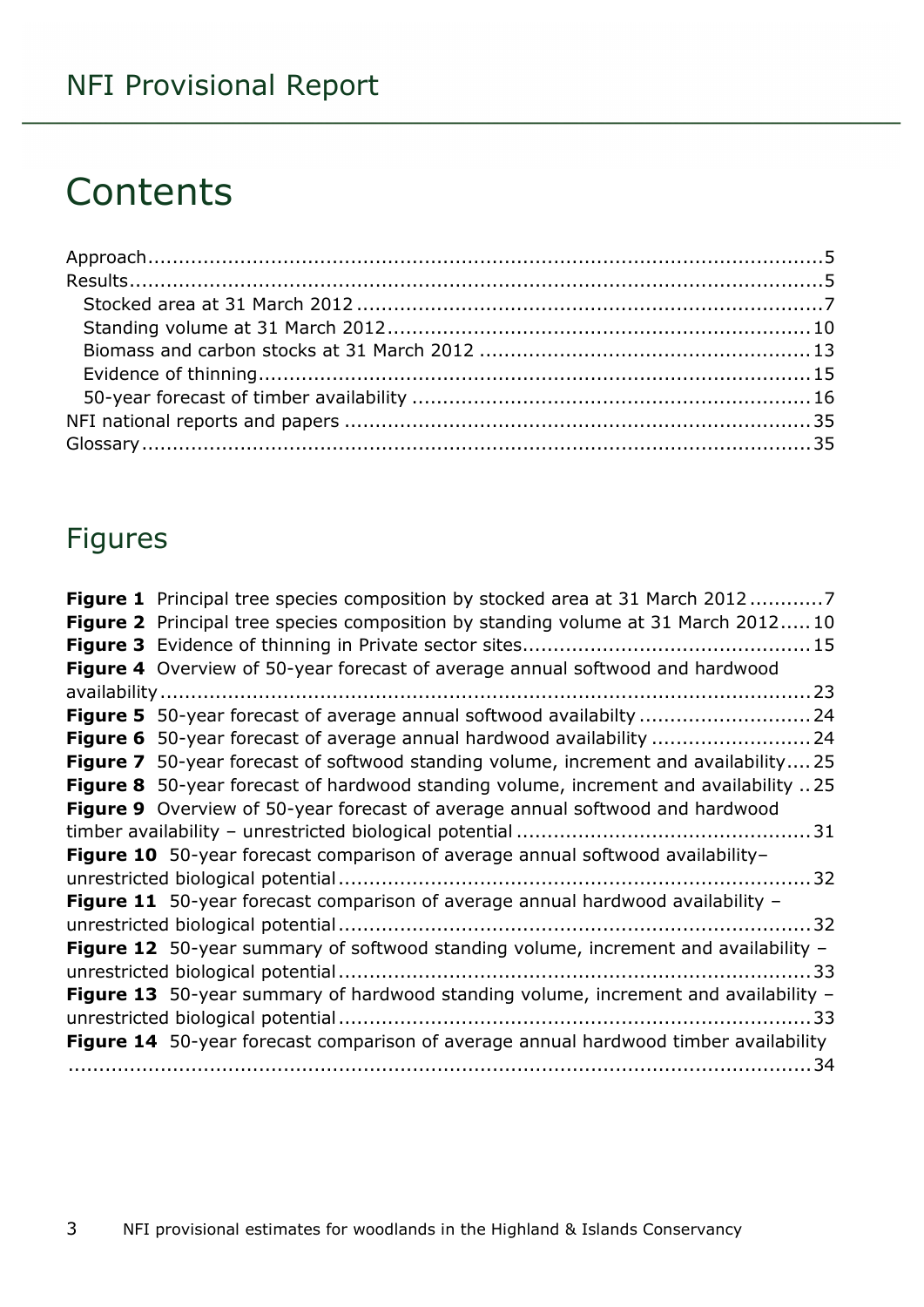### Tables

| Table 5 Standing volume by principal tree species at 31 March 2012 10                  |
|----------------------------------------------------------------------------------------|
|                                                                                        |
| Table 7 Standing volume by mean stand dbh class at 31 March 2012  12                   |
| Table 8 Standing biomass by principal tree species at 31 March 2012  13                |
| Table 9 Total carbon stocks in principal tree species at 31 March 201214               |
| Table 10 50-year forecast of average annual timber availability by time period and     |
|                                                                                        |
| Table 10 (cont'd) 50-year forecast of average annual timber availability by time       |
|                                                                                        |
| Table 10 (cont'd) 50-year forecast of average annual timber availability by time       |
|                                                                                        |
| Table 11 50-year forecast of standing volume; average annual volumes within periods    |
|                                                                                        |
| Table 12 50-year forecast of net increment; average annual volumes within periods .22  |
| Table 13 50-year forecast of average annual timber availability by time period and     |
| principal species - unrestricted biological potential for Private sector hardwoods  26 |
| Table 13 (cont'd) 50-year forecast of average annual timber availability by time       |
| period and principal species - unrestricted biological potential for Private sector    |
|                                                                                        |
| Table 13 (cont'd) 50-year forecast of average annual timber availability by time       |
| period and principal species - unrestricted biological potential for Private sector    |
|                                                                                        |
| Table 14 50-year forecast of standing volume; average annual volumes within periods    |
|                                                                                        |
| Table 15 50-year forecast of net increment; average annual volumes within periods -    |
|                                                                                        |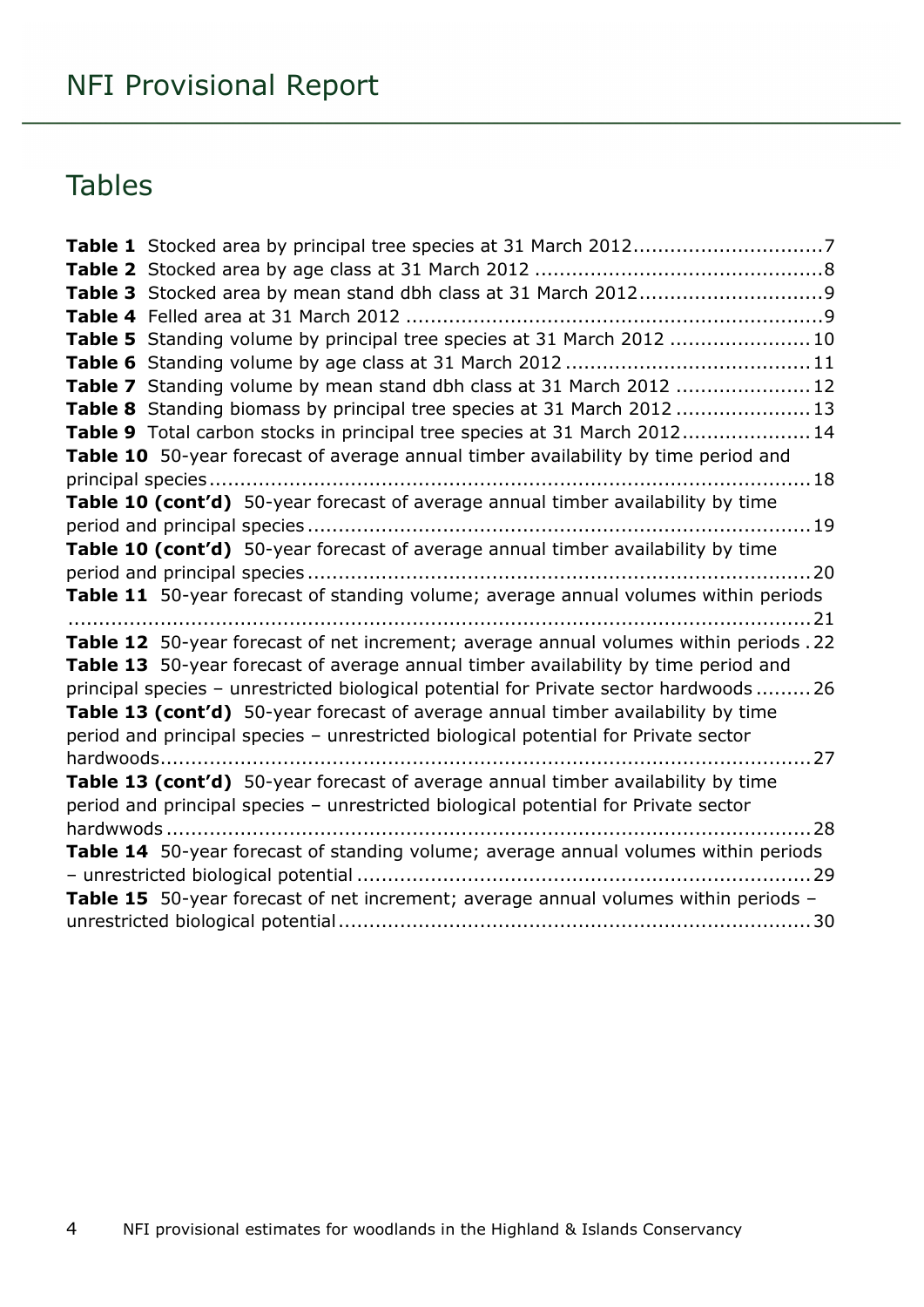# <span id="page-4-0"></span>Approach

The approach taken in the derivation of these results and to be used in their interpretation is described in the full suite of forecast reports which can be found at [www.forestry.gov.uk/forecast.](http://www.forestry.gov.uk/forecast) Refer to the *Standing timber volume in coniferous trees in Britain* and the *NFI preliminary estimates of quantities of broadleaved species in British Woodlands with special focus on ash* reports for a description of the underlying methodologies and interpretation, and also for the Scotland and GB context. Refer to the *NFI forecasts methodology overview* report for a detailed description and discussion of forecasting future availability of timber from NFI field survey data and from information in the Forestry Commission's sub-compartment database (SCDB). The wider context of forecasts of timber production from woodland in Great Britain and its constituent countries under a range of harvesting scenarios can be found in the *50-year forecast of softwood timber availability* and the *50-year forecast of hardwood timber availability*.

The estimates reported here are based upon field samples assessed between October 2009 and August 2013, the results of which have been subjected to rigorous data quality assurance procedures.

# <span id="page-4-1"></span>Results

The results presented in this report are estimates of standing volumes and stocked areas at 31 March 2012, and 50-year forecasts of softwood and hardwood availability under the "headline" harvesting scenario and also under a scenario assuming all hardwoods are harvested for the Highland & Islands Conservancy. The data sources used for the compilation of these estimates are the same as described in the National Forest Inventory reports *Standing timber volume for coniferous trees in Britain* (2012), the *50 year forecast of softwood availability* (2014) and the *50-year forecast of hardwood availability* (2014). Estimates for the Forestry Commission (FC) estate are derived from the FC's sub-compartment database, while those for the private sector (i.e. non-FC) estate are derived from information collected in the NFI field survey. A fuller description of these data sources and how they are used in the production of estimates, including sampling standard errors attached to the private sector estimates, is provided in the earlier documents.

Results are provided for stocked area at 31 March 2012 (**Figure 1** and **Tables 1-3**), felled area (**Table 4**), standing volume at 31 March 2012 (**Figure 2** and **Tables 5-7**), biomass and carbon stocks at 31 March 2012 (**Tables 8-9**), evidence of thinning in Private sector stands from the NFI field survey (**Figure 3**), the "headline" 50-year forecast (**Figures 4-8** and **Tables 10-12**) and the "unrestricted" 50-year forecast (**Figures 9-13** and **Tables 13-15**). **Figure 14** compares hardwood production under the two scenarios.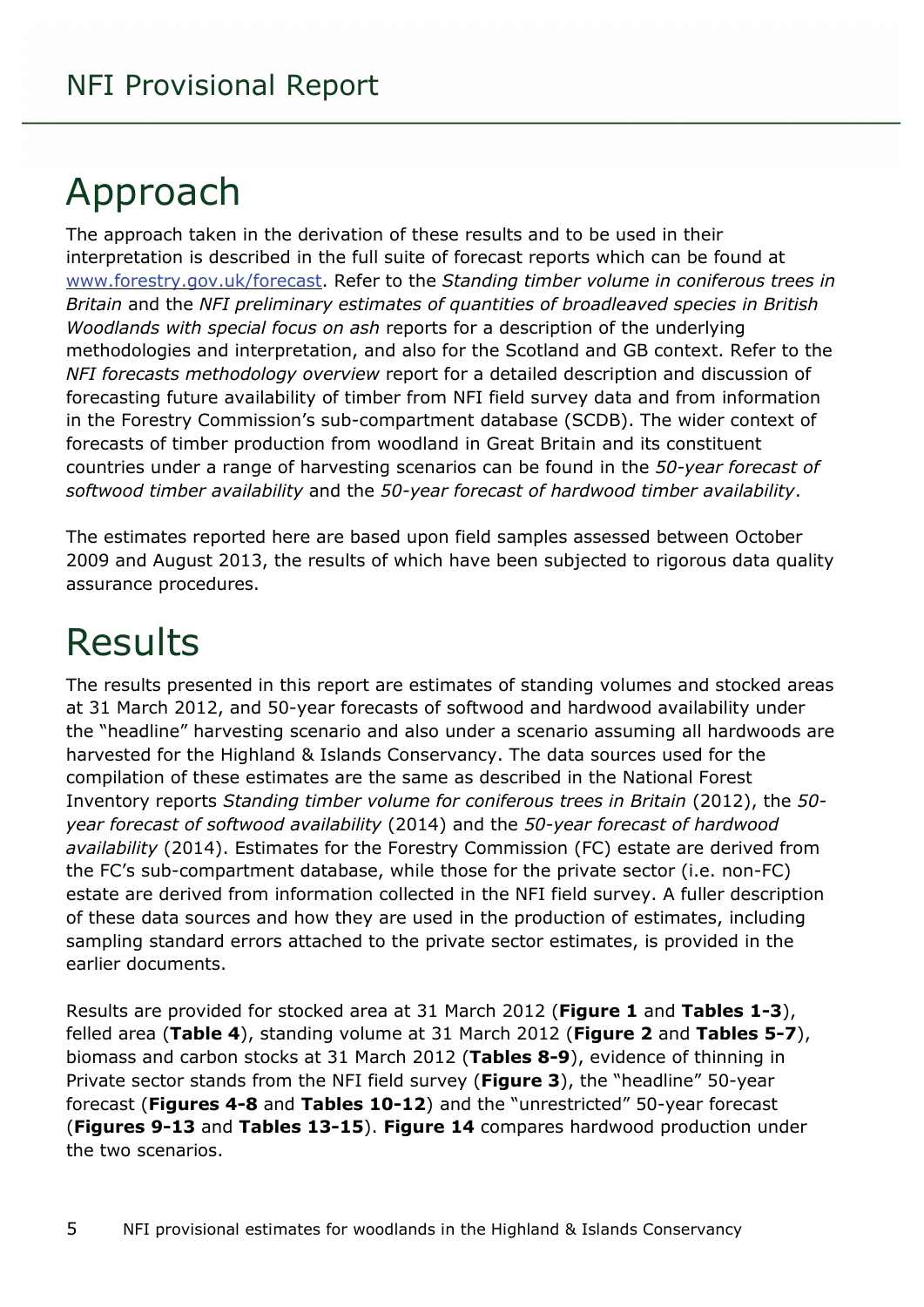The values in the tables have been independently rounded, so may not add to the totals shown. In some breakdowns of Private sector estimates, the estimates in the body of the table may not sum to the quoted total because each individual value, including the total, has been independently generated by the estimation procedure used for results from the NFI sample survey. Sampling standard errors (SE) attached to Private sector estimates are expressed in relative terms (%) to the right of the relevant estimate.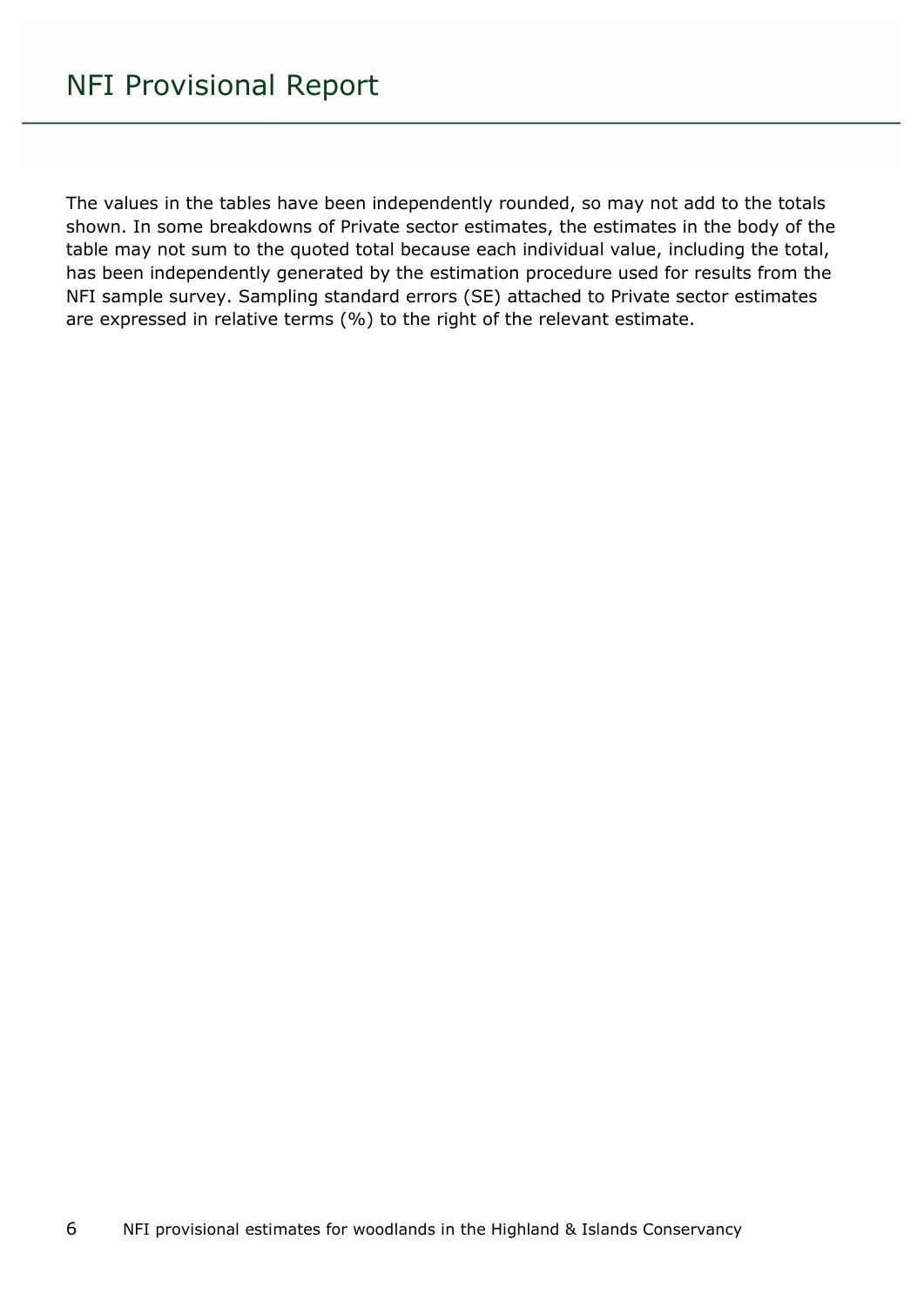### <span id="page-6-0"></span>Stocked area at 31 March 2012



#### <span id="page-6-1"></span>**Figure 1** Principal tree species composition by stocked area at 31 March 2012

#### <span id="page-6-2"></span>**Table 1** Stocked area by principal tree species at 31 March 2012

|                                | <b>FC</b> | Private sector        |                          | <b>Total</b>       |
|--------------------------------|-----------|-----------------------|--------------------------|--------------------|
| Principal species              | area      | area                  |                          | area               |
|                                | (000 ha)  | $(000 h\overline{a})$ | SE%                      | $(000 \text{ ha})$ |
| Highland & Islands Conservancy |           |                       |                          |                    |
| <b>All conifers</b>            | 94.6      | 137.0                 | $\overline{2}$           | 231.7              |
| Sitka spruce                   | 33.3      | 51.0                  | $\overline{4}$           | 84.3               |
| Scots pine                     | 22.7      | 41.1                  | 5                        | 63.8               |
| Corsican pine                  | 0.1       | 0.9                   | 51                       | 0.9                |
| Norway spruce                  | 1.9       | 2.3                   | 26                       | 4.2                |
| Larches                        | 5.9       | 6.1                   | 14                       | 12.0               |
| Douglas fir                    | 2.0       | 2.2                   | 24                       | 4.3                |
| Lodgepole pine                 | 28.0      | 29.2                  | 7                        | 57.2               |
| Other conifers                 | 0.8       | 1.3                   | 41                       | 2.1                |
| <b>All broadleaves</b>         | 9.4       | 68.4                  | 4                        | 77.8               |
| Oak                            | 0.4       | 4.6                   | 19                       | 5.0                |
| Beech                          | 0.1       | 1.4                   | 38                       | 1.5                |
| Sycamore                       | 0.0       | 1.5                   | 46                       | 1.5                |
| Ash                            | 0.1       | 1.3                   | 30                       | 1.3                |
| <b>Birch</b>                   | 5.2       | 46.3                  | 5                        | 51.5               |
| Sweet chestnut                 | 0.0       | 0.0                   | $\overline{\phantom{0}}$ | 0.0                |
| Hazel                          | 0.1       | 0.8                   | 28                       | 0.9                |
| Hawthorn                       | 0.0       | 0.1                   | 70                       | 0.1                |
| Alder                          | 0.2       | 4.3                   | 18                       | 4.4                |
| Willow                         | 0.0       | 1.9                   | 23                       | 1.9                |
| Other broadleaves              | 3.4       | 6.3                   | 11                       | 9.7                |
| <b>All species</b>             | 104.1     | 206.3                 | $\overline{2}$           | 310.4              |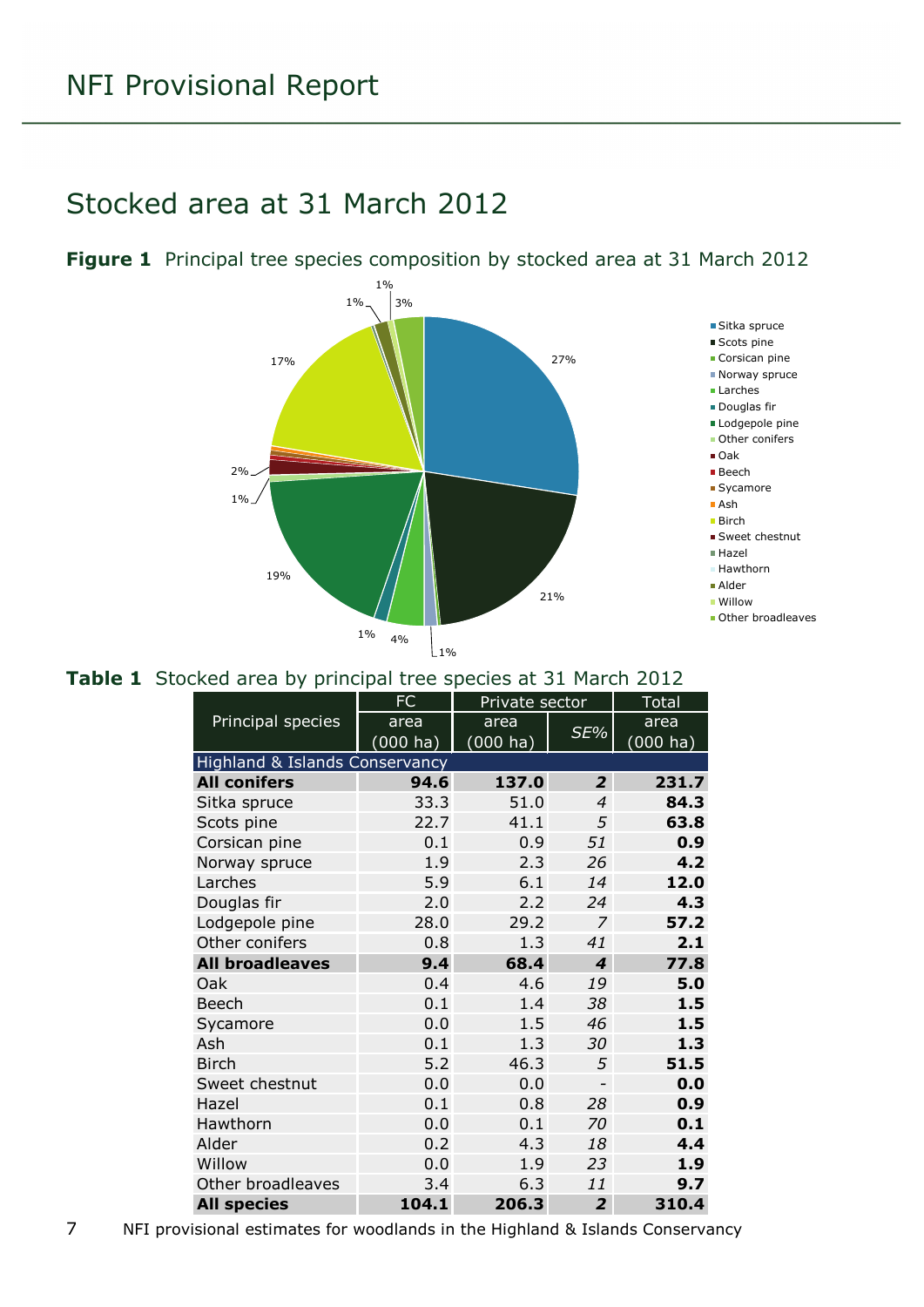#### <span id="page-7-0"></span>**Table 2** Stocked area by age class at 31 March 2012

|                 | <b>FC</b>   | Private sector |                             | <b>Total</b> |
|-----------------|-------------|----------------|-----------------------------|--------------|
| Age class       | area        | area           | $SE\%$                      | area         |
|                 | $(000)$ ha) | $(000)$ ha)    |                             | $(000)$ ha)  |
| All conifers    |             |                |                             |              |
| $0-10$ years    | 5.4         | 10.9           | 12                          | 16.2         |
| $11-20$ years   | 6.1         | 16.8           | 11                          | 22.8         |
| $21-40$ years   | 37.8        | 67.0           | 5                           | 104.7        |
| 41-60 years     | 33.4        | 34.8           | 7                           | 68.2         |
| $61-80$ years   | 7.5         | 3.1            | 25                          | 10.5         |
| 81-100 years    | 2.2         | 2.5            | 26                          | 4.7          |
| $100+$ years    | 2.4         | 2.1            | 28                          | 4.5          |
| <b>Total</b>    | 94.6        | 137.0          | $\overline{2}$              | 231.7        |
| All broadleaves |             |                |                             |              |
| $0-10$ years    | 1.7         | 14.4           | 11                          | 16.1         |
| $11-20$ years   | 0.9         | 9.9            | 17                          | 10.8         |
| $21-40$ years   | 1.2         | 14.8           | 10                          | 16.0         |
| 41-60 years     | 1.5         | 18.9           | 10                          | 20.4         |
| $61-80$ years   | 2.1         | 6.6            | 19                          | 8.7          |
| 81-100 years    | 0.7         | 2.2            | 36                          | 2.9          |
| $100+$ years    | 1.3         | 1.6            | 32                          | 2.9          |
| <b>Total</b>    | 9.4         | 68.4           | $\overline{\boldsymbol{4}}$ | 77.8         |
| All species     |             |                |                             |              |
| $0-10$ years    | 7.1         | 25.6           | 9                           | 32.7         |
| $11-20$ years   | 6.9         | 26.9           | 9                           | 33.8         |
| $21-40$ years   | 39.0        | 82.1           | 5                           | 121.0        |
| 41-60 years     | 34.9        | 53.7           | 6                           | 88.6         |
| $61-80$ years   | 9.6         | 9.7            | 15                          | 19.2         |
| 81-100 years    | 2.9         | 4.7            | 22                          | 7.6          |
| $100+$ years    | 3.7         | 3.7            | 21                          | 7.4          |
| <b>Total</b>    | 104.1       | 206.3          | $\overline{2}$              | 310.4        |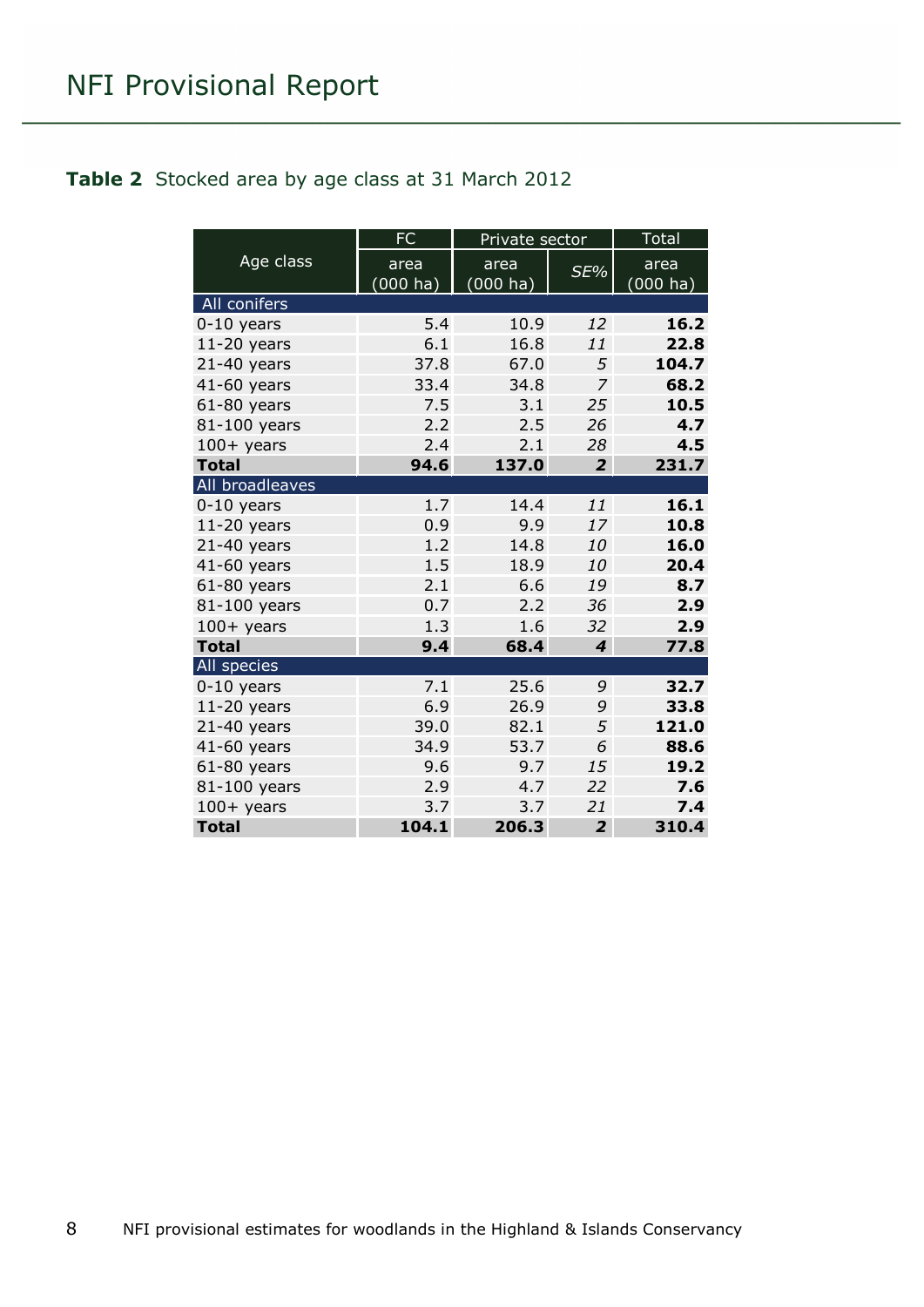#### <span id="page-8-0"></span>**Table 3** Stocked area by mean stand dbh class at 31 March 2012

|                 | FC       | Private sector     |                         | <b>Total</b>       |
|-----------------|----------|--------------------|-------------------------|--------------------|
| Mean stand DBH  | area     | area               | SE%                     | area               |
|                 | (000 ha) | $(000 \text{ ha})$ |                         | $(000 \text{ ha})$ |
| All conifers    |          |                    |                         |                    |
| $0-7$ cm        | 7.8      | 13.7               | 11                      | 21.5               |
| 7-10 cm         | 4.9      | 16.4               | 10                      | 21.4               |
| 10-15 cm        | 31.6     | 28.0               | $\overline{z}$          | 59.5               |
| 15-20 cm        | 24.5     | 32.3               | $\overline{z}$          | 56.7               |
| 20-30 cm        | 17.6     | 31.5               | $\overline{z}$          | 49.1               |
| 30-40 cm        | 6.0      | 7.8                | 14                      | 13.8               |
| 40-60 cm        | 2.2      | 6.1                | 16                      | 8.3                |
| 60-80 cm        | 0.1      | 1.2                | 35                      | 1.3                |
| $80+cm$         | 0.0      | 0.0                | 93                      | 0.0                |
| <b>Total</b>    | 94.6     | 137.0              | $\overline{2}$          | 231.7              |
| All broadleaves |          |                    |                         |                    |
| $0-7$ cm        | 1.9      | 17.4               | 10                      | 19.4               |
| 7-10 cm         | 1.4      | 12.4               | 13                      | 13.8               |
| 10-15 cm        | 3.4      | 11.2               | 12                      | 14.6               |
| 15-20 cm        | 2.3      | 7.4                | 15                      | 9.8                |
| 20-30 cm        | 0.3      | 10.6               | 13                      | 10.9               |
| 30-40 cm        | 0.0      | 4.1                | 20                      | 4.2                |
| 40-60 cm        | 0.0      | 3.0                | 22                      | 3.0                |
| 60-80 cm        | 0.0      | 1.1                | 42                      | $1.1$              |
| $80+cm$         | 0.0      | 1.2                | 45                      | 1.2                |
| <b>Total</b>    | 9.4      | 68.4               | $\overline{\mathbf{4}}$ | 77.8               |
| All species     |          |                    |                         |                    |
| $0-7$ cm        | 9.7      | 31.6               | 8                       | 41.3               |
| 7-10 cm         | 6.3      | 28.9               | 8                       | 35.3               |
| 10-15 cm        | 35.0     | 39.3               | 6                       | 74.3               |
| 15-20 cm        | 26.8     | 39.8               | 6                       | 66.6               |
| 20-30 cm        | 17.9     | 42.1               | 6                       | 60.0               |
| 30-40 cm        | 6.0      | 12.0               | 12                      | 18.0               |
| 40-60 cm        | 2.2      | 9.2                | 13                      | 11.4               |
| 60-80 cm        | 0.1      | 2.3                | 27                      | 2.4                |
| 80+ cm          | 0.0      | 1.2                | 45                      | 1.2                |
| <b>Total</b>    | 104.1    | 206.3              | $\overline{2}$          | 310.4              |

#### <span id="page-8-1"></span>**Table 4** Felled area at 31 March 2012

|                                | FC                 | Private sector     |     | Total    |
|--------------------------------|--------------------|--------------------|-----|----------|
| Clearfelled area               | area               | area               | SE% | area     |
|                                | $(000 \text{ ha})$ | $(000 \text{ ha})$ |     | (000 ha) |
| Highland & Islands Conservancy | 10.7               | 8.7                |     | 19.4     |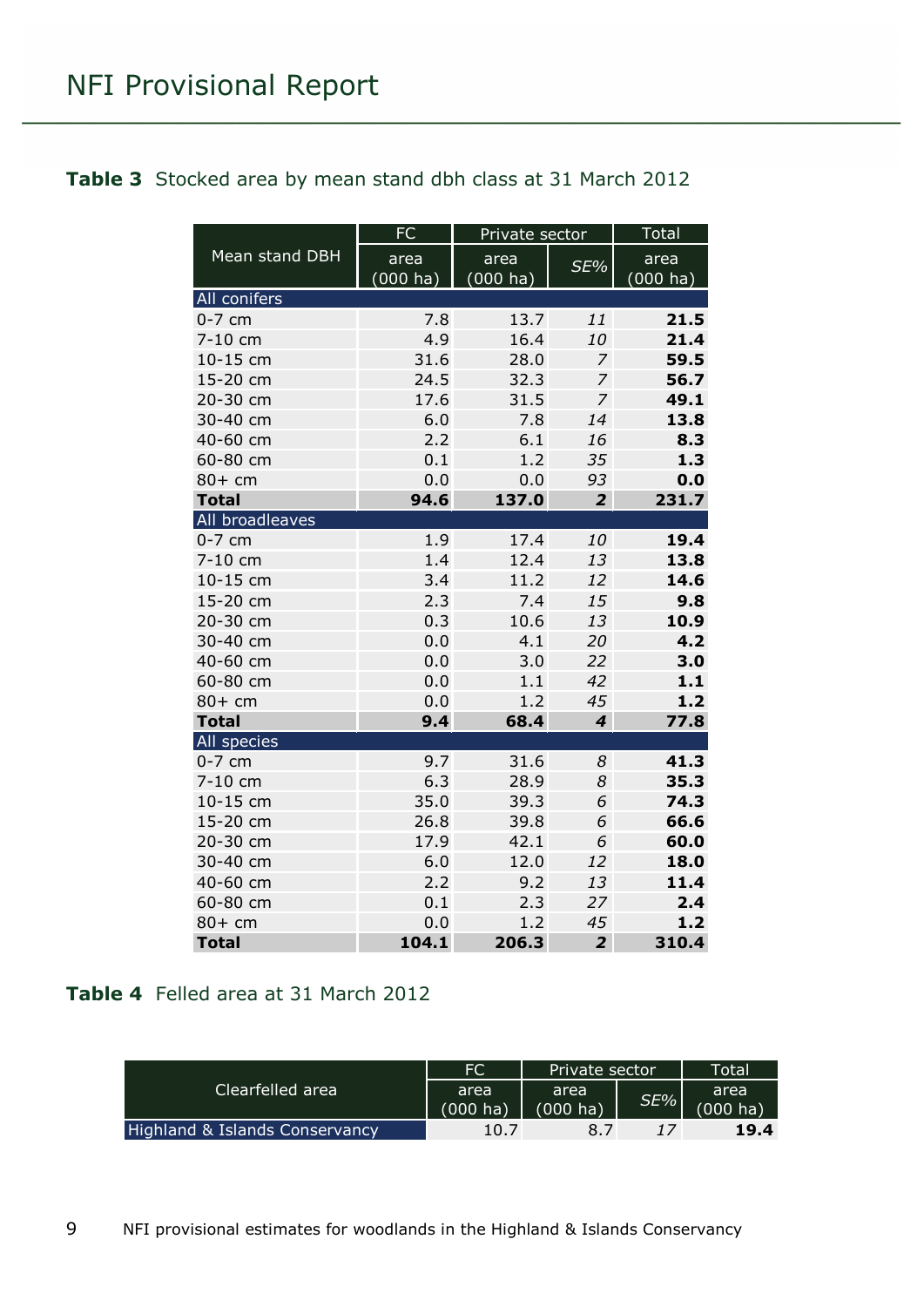### <span id="page-9-0"></span>Standing volume at 31 March 2012

<span id="page-9-1"></span> $7\%$  1%  $1\%$ **Figure 2** Principal tree species composition by standing volume at 31 March 2012



#### <span id="page-9-2"></span>**Table 5** Standing volume by principal tree species at 31 March 2012

|                                | FC                              | Private sector                  |                          | <b>Total</b>                    |
|--------------------------------|---------------------------------|---------------------------------|--------------------------|---------------------------------|
| Principal species              | volume                          | volume                          |                          | volume                          |
|                                | $(000 \text{ m}^3 \text{ obs})$ | $(000 \text{ m}^3 \text{ obs})$ | SE%                      | $(000 \text{ m}^3 \text{ obs})$ |
| Highland & Islands Conservancy |                                 |                                 |                          |                                 |
| <b>All conifers</b>            | 19,764                          | 34,745                          | 3                        | 54,509                          |
| Sitka spruce                   | 7,793                           | 14,462                          | $\overline{z}$           | 22,255                          |
| Scots pine                     | 4,783                           | 8,818                           | $\overline{z}$           | 13,601                          |
| Corsican pine                  | 12                              | 260                             | 52                       | 272                             |
| Norway spruce                  | 706                             | 1,084                           | 30                       | 1,790                           |
| Larches                        | 1,155                           | 1,921                           | 16                       | 3,076                           |
| Douglas fir                    | 638                             | 1,527                           | 26                       | 2,164                           |
| Lodgepole pine                 | 4,432                           | 5,655                           | 9                        | 10,087                          |
| Other conifers                 | 245                             | 176                             | 46                       | 421                             |
| <b>All broadleaves</b>         | 1,252                           | 6,154                           | 8                        | 7,406                           |
| Oak                            | 95                              | 913                             | 23                       | 1,008                           |
| <b>Beech</b>                   | 12                              | 744                             | 48                       | 755                             |
| Sycamore                       | $\overline{2}$                  | 306                             | 55                       | 308                             |
| Ash                            | $\overline{4}$                  | 300                             | 48                       | 304                             |
| <b>Birch</b>                   | 839                             | 3,166                           | $\overline{z}$           | 4,006                           |
| Sweet chestnut                 | $\Omega$                        | $\Omega$                        | $\overline{\phantom{a}}$ | $\mathbf 0$                     |
| Hazel                          | 16                              | 36                              | 33                       | 52                              |
| Hawthorn                       | 0                               | $\mathbf{1}$                    | 52                       | 1                               |
| Alder                          | 28                              | 364                             | 34                       | 392                             |
| Willow                         | $\mathbf 0$                     | 57                              | 25                       | 57                              |
| Other broadleaves              | 257                             | 265                             | 18                       | 522                             |
| <b>All species</b>             | 21,016                          | 40,922                          | 3                        | 61,938                          |

10 NFI provisional estimates for woodlands in the Highland & Islands Conservancy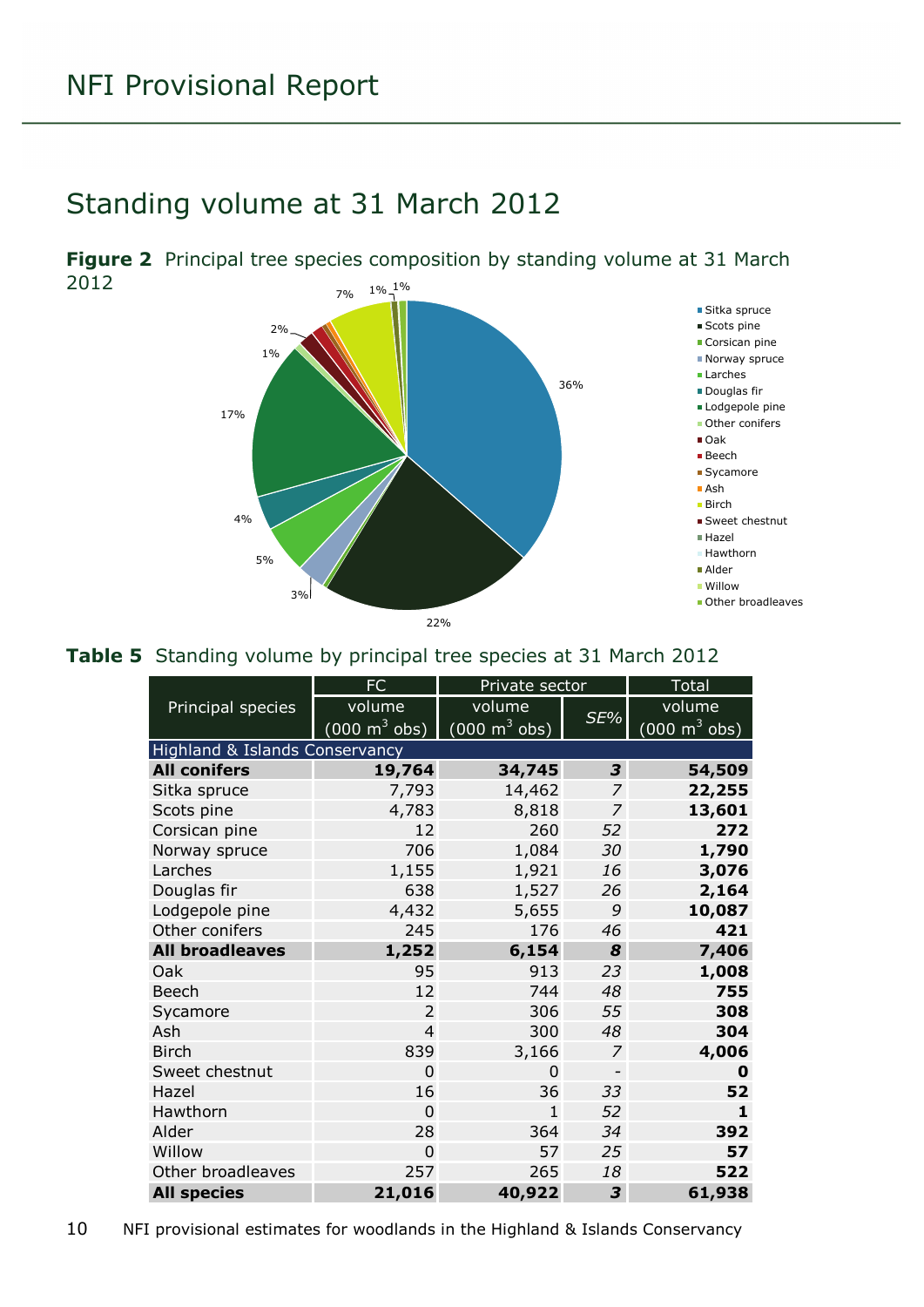#### <span id="page-10-0"></span>**Table 6** Standing volume by age class at 31 March 2012

|                 | <b>FC</b>                           | Private sector                  |                | <b>Total</b>                    |
|-----------------|-------------------------------------|---------------------------------|----------------|---------------------------------|
| Age class       | volume                              | volume                          |                | volume                          |
|                 | $(000 \; \text{m}^3 \; \text{obs})$ | $(000 \text{ m}^3 \text{ obs})$ | SE%            | $(000 \text{ m}^3 \text{ obs})$ |
| All conifers    |                                     |                                 |                |                                 |
| $0-10$ years    | $\Omega$                            | 6                               | 72             | 7                               |
| $11-20$ years   | 157                                 | 681                             | 22             | 838                             |
| $21-40$ years   | 5,471                               | 15,896                          | $\overline{z}$ | 21,367                          |
| 41-60 years     | 9,752                               | 14,730                          | 9              | 24,482                          |
| $61-80$ years   | 2,569                               | 1,626                           | 24             | 4,196                           |
| 81-100 years    | 980                                 | 1,165                           | 29             | 2,144                           |
| $100+$ years    | 835                                 | 642                             | 29             | 1,476                           |
| <b>Total</b>    | 19,764                              | 34,745                          | 3              | 54,509                          |
| All broadleaves |                                     |                                 |                |                                 |
| $0-10$ years    | $\Omega$                            | 8                               | 96             | 8                               |
| $11-20$ years   | 10                                  | 80                              | 23             | 90                              |
| $21-40$ years   | 73                                  | 1,224                           | 11             | 1,297                           |
| 41-60 years     | 246                                 | 2,569                           | 15             | 2,815                           |
| $61-80$ years   | 415                                 | 1,154                           | 23             | 1,568                           |
| 81-100 years    | 155                                 | 629                             | 45             | 785                             |
| $100+$ years    | 353                                 | 490                             | 45             | 844                             |
| <b>Total</b>    | 1,252                               | 6,154                           | 8              | 7,406                           |
| All species     |                                     |                                 |                |                                 |
| $0-10$ years    | $\overline{0}$                      | 14                              | 62             | 14                              |
| $11-20$ years   | 168                                 | 758                             | 20             | 926                             |
| $21-40$ years   | 5,544                               | 17,156                          | 7              | 22,700                          |
| 41-60 years     | 9,998                               | 17,261                          | 8              | 27,258                          |
| $61-80$ years   | 2,984                               | 2,793                           | 17             | 5,777                           |
| 81-100 years    | 1,135                               | 1,803                           | 24             | 2,938                           |
| $100+$ years    | 1,188                               | 1,138                           | 26             | 2,326                           |
| <b>Total</b>    | 21,016                              | 40,922                          | 3              | 61,938                          |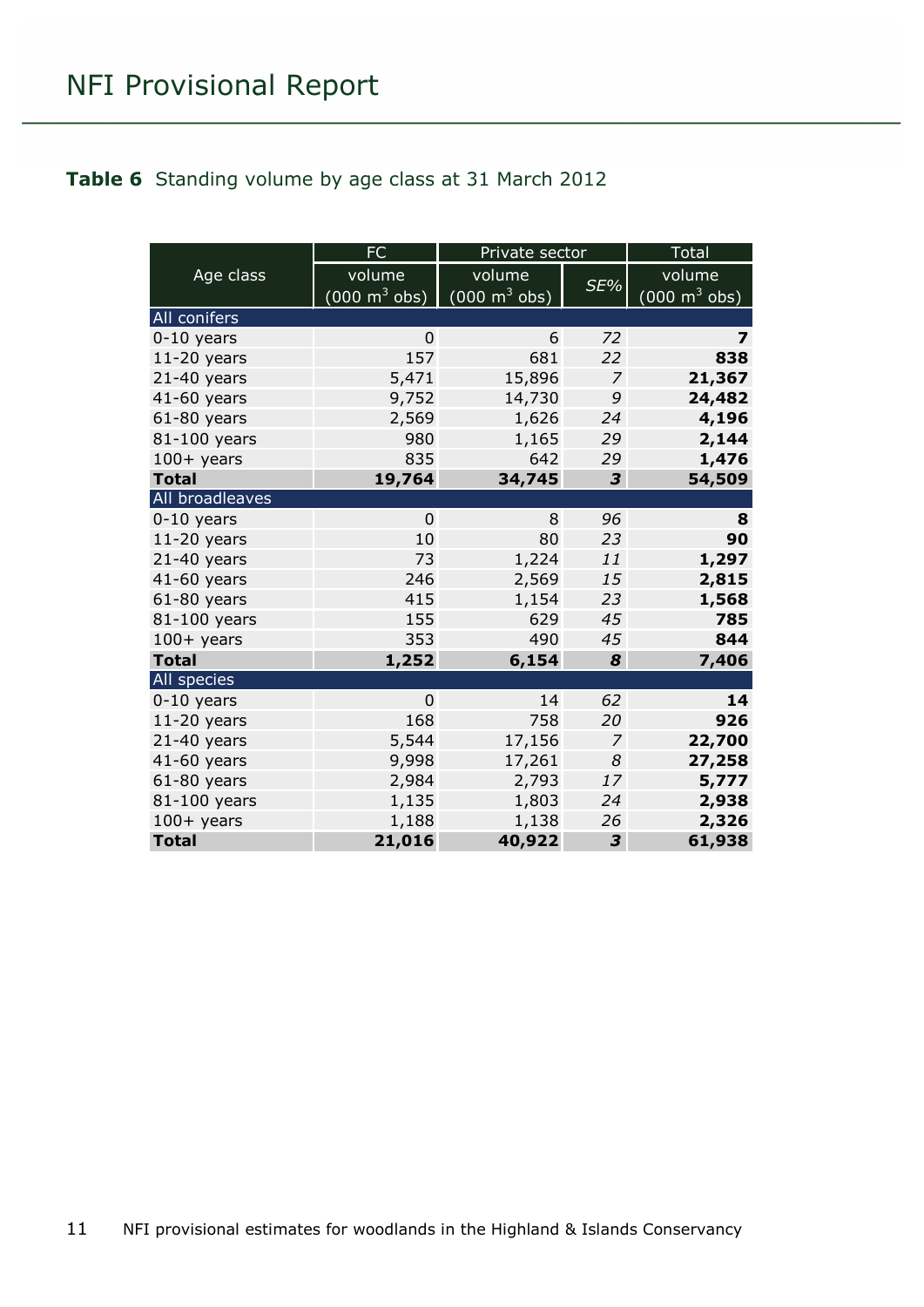#### <span id="page-11-0"></span>**Table 7** Standing volume by mean stand dbh class at 31 March 2012

|                 | FC                              | Private sector                  |                         | <b>Total</b>                    |
|-----------------|---------------------------------|---------------------------------|-------------------------|---------------------------------|
| Mean stand DBH  | volume                          | volume                          |                         | volume                          |
|                 | $(000 \text{ m}^3 \text{ obs})$ | $(000 \text{ m}^3 \text{ obs})$ | SE%                     | $(000 \text{ m}^3 \text{ obs})$ |
| All conifers    |                                 |                                 |                         |                                 |
| $0-7$ cm        | 1                               | 17                              | 46                      | 18                              |
| 7-10 cm         | 118                             | 363                             | 12                      | 481                             |
| 10-15 cm        | 3,666                           | 3,827                           | 8                       | 7,494                           |
| 15-20 cm        | 6,598                           | 9,679                           | 8                       | 16,277                          |
| 20-30 cm        | 6,687                           | 12,978                          | 8                       | 19,665                          |
| 30-40 cm        | 1,839                           | 3,853                           | 19                      | 5,692                           |
| 40-60 cm        | 783                             | 3,495                           | 17                      | 4,277                           |
| 60-80 cm        | 54                              | 530                             | 30                      | 584                             |
| 80+ cm          | 18                              | 3                               | 93                      | 20                              |
| <b>Total</b>    | 19,764                          | 34,745                          | $\overline{\mathbf{3}}$ | 54,509                          |
| All broadleaves |                                 |                                 |                         |                                 |
| $0-7$ cm        | $\mathbf 0$                     | $\mathbf{1}$                    | 56                      | $\overline{2}$                  |
| 7-10 cm         | 36                              | 293                             | 13                      | 329                             |
| 10-15 cm        | 565                             | 1,189                           | 16                      | 1,753                           |
| 15-20 cm        | 536                             | 725                             | 17                      | 1,262                           |
| 20-30 cm        | 97                              | 1,279                           | 14                      | 1,377                           |
| 30-40 cm        | 15                              | 867                             | 23                      | 882                             |
| 40-60 cm        | $\mathbf{1}$                    | 542                             | 21                      | 544                             |
| 60-80 cm        | 0                               | 483                             | 52                      | 483                             |
| 80+ cm          | 1                               | 775                             | 43                      | 775                             |
| <b>Total</b>    | 1,252                           | 6,154                           | 8                       | 7,406                           |
| All species     |                                 |                                 |                         |                                 |
| $0-7$ cm        | $\mathbf{1}$                    | 18                              | 43                      | 19                              |
| 7-10 cm         | 155                             | 655                             | 9                       | 809                             |
| 10-15 cm        | 4,231                           | 5,034                           | 7                       | 9,265                           |
| 15-20 cm        | 7,134                           | 10,422                          | 8                       | 17,556                          |
| 20-30 cm        | 6,784                           | 14,193                          | $\overline{z}$          | 20,977                          |
| 30-40 cm        | 1,854                           | 4,745                           | 16                      | 6,599                           |
| 40-60 cm        | 784                             | 4,063                           | 15                      | 4,847                           |
| 60-80 cm        | 55                              | 1,015                           | 29                      | 1,070                           |
| 80+ cm          | 18                              | 778                             | 43                      | 796                             |
| <b>Total</b>    | 21,016                          | 40,922                          | 3                       | 61,938                          |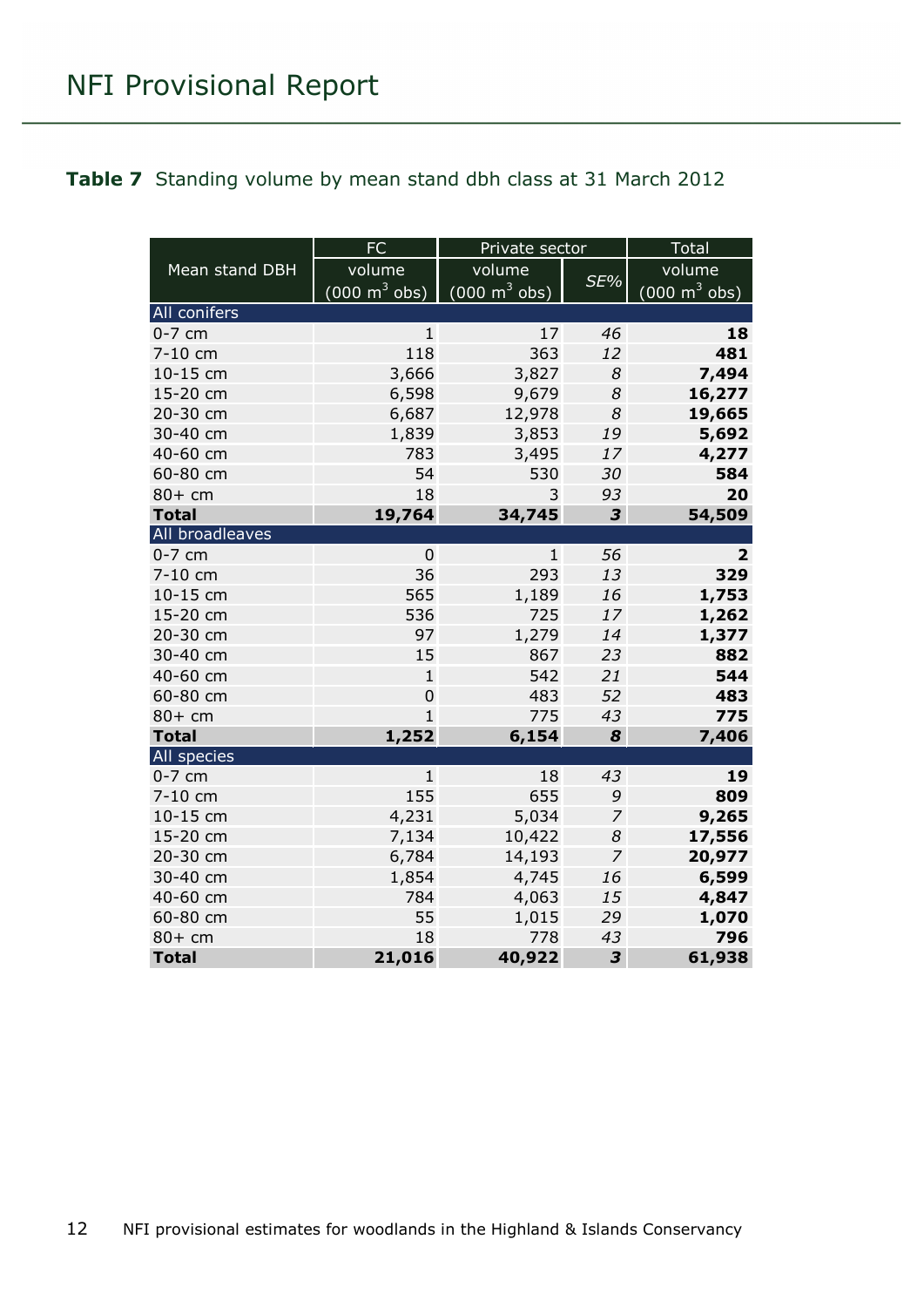### <span id="page-12-0"></span>Biomass and carbon stocks at 31 March 2012

#### <span id="page-12-1"></span>**Table 8** Standing biomass by principal tree species at 31 March 2012

|                                | FC             | Private sector      |                | <b>Total</b> |
|--------------------------------|----------------|---------------------|----------------|--------------|
| Principal species              | biomass        | <b>biomass</b>      | SE%            | biomass      |
|                                | (000 odt)      | $(000 \text{ odt})$ |                | (000 odt)    |
| Highland & Islands Conservancy |                |                     |                |              |
| <b>All conifers</b>            | 13,971         | 22,490              | 3              | 36,460       |
| Sitka spruce                   | 5,231          | 8,746               | $\overline{z}$ | 13,977       |
| Scots pine                     | 3,526          | 6,154               | $\overline{z}$ | 9,680        |
| Corsican pine                  | 8              | 161                 | 51             | 168          |
| Norway spruce                  | 384            | 565                 | 30             | 949          |
| Larches                        | 780            | 1,199               | 16             | 1,979        |
| Douglas fir                    | 443            | 955                 | 26             | 1,399        |
| Lodgepole pine                 | 3,460          | 4,068               | 9              | 7,528        |
| Other conifers                 | 139            | 112                 | 49             | 251          |
| <b>All broadleaves</b>         | 1,186          | 5,991               | $\overline{z}$ | 7,177        |
| Oak                            | 86             | 852                 | 23             | 938          |
| <b>Beech</b>                   | 11             | 574                 | 48             | 585          |
| Sycamore                       | 2              | 270                 | 54             | 272          |
| Ash                            | 4              | 245                 | 44             | 249          |
| <b>Birch</b>                   | 803            | 3,318               | 7              | 4,122        |
| Sweet chestnut                 | 0              | 0                   |                | 0            |
| Hazel                          | 14             | 39                  | 31             | 53           |
| Hawthorn                       | $\Omega$       | $\mathbf{1}$        | 53             | 1            |
| Alder                          | 23             | 332                 | 32             | 355          |
| Willow                         | $\overline{0}$ | 70                  | 24             | 70           |
| Other broadleaves              | 242            | 288                 | 17             | 531          |
| <b>All species</b>             | 15,157         | 28,506              | 3              | 43,663       |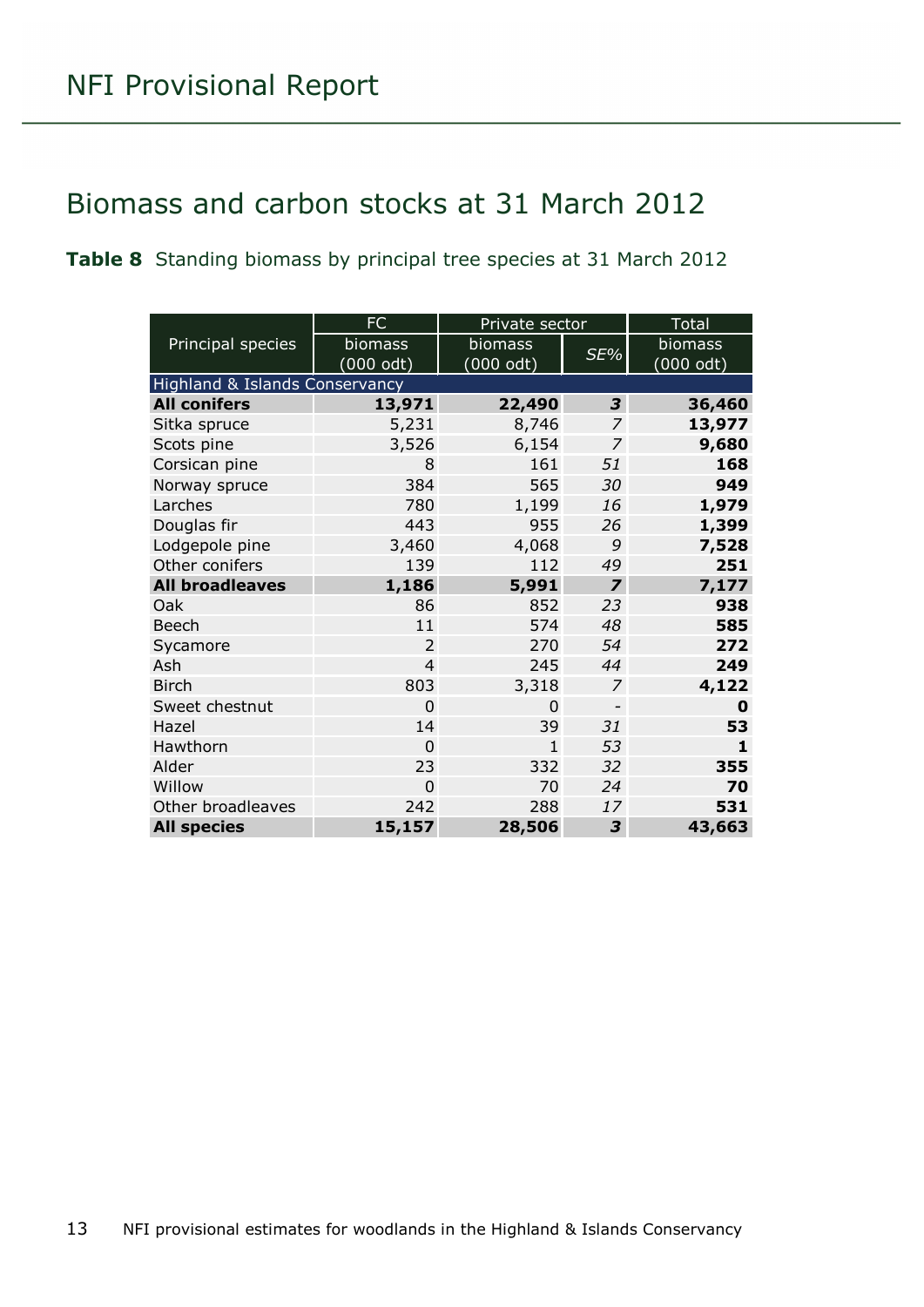#### <span id="page-13-0"></span>**Table 9** Total carbon stocks in principal tree species at 31 March 2012

|                                | FC             | Private sector |                | Total        |
|--------------------------------|----------------|----------------|----------------|--------------|
| Principal species              | carbon         | carbon         |                | carbon       |
|                                | (000 t)        | (000 t)        | SE%            | (000 t)      |
| Highland & Islands Conservancy |                |                |                |              |
| <b>All conifers</b>            | 6,985          | 11,245         | 3              | 18,230       |
| Sitka spruce                   | 2,615          | 4,373          | 7              | 6,988        |
| Scots pine                     | 1,763          | 3,077          | $\overline{z}$ | 4,840        |
| Corsican pine                  | $\overline{4}$ | 80             | 51             | 84           |
| Norway spruce                  | 192            | 282            | 30             | 474          |
| Larches                        | 390            | 600            | 16             | 990          |
| Douglas fir                    | 222            | 478            | 26             | 699          |
| Lodgepole pine                 | 1,730          | 2,034          | 9              | 3,764        |
| Other conifers                 | 70             | 56             | 49             | 126          |
| <b>All broadleaves</b>         | 593            | 2,995          | $\overline{z}$ | 3,588        |
| Oak                            | 43             | 426            | 23             | 469          |
| <b>Beech</b>                   | 6              | 287            | 48             | 293          |
| Sycamore                       | $\mathbf{1}$   | 135            | 54             | 136          |
| Ash                            | $\overline{2}$ | 123            | 44             | 124          |
| <b>Birch</b>                   | 402            | 1,659          | 7              | 2,061        |
| Sweet chestnut                 | 0              | 0              |                | 0            |
| Hazel                          | $\overline{7}$ | 20             | 31             | 27           |
| Hawthorn                       | $\overline{0}$ | $\mathbf{1}$   | 53             | $\mathbf{1}$ |
| Alder                          | 12             | 166            | 32             | 178          |
| Willow                         | $\overline{0}$ | 35             | 24             | 35           |
| Other broadleaves              | 121            | 144            | 17             | 265          |
| <b>All species</b>             | 7,578          | 14,253         | 3              | 21,831       |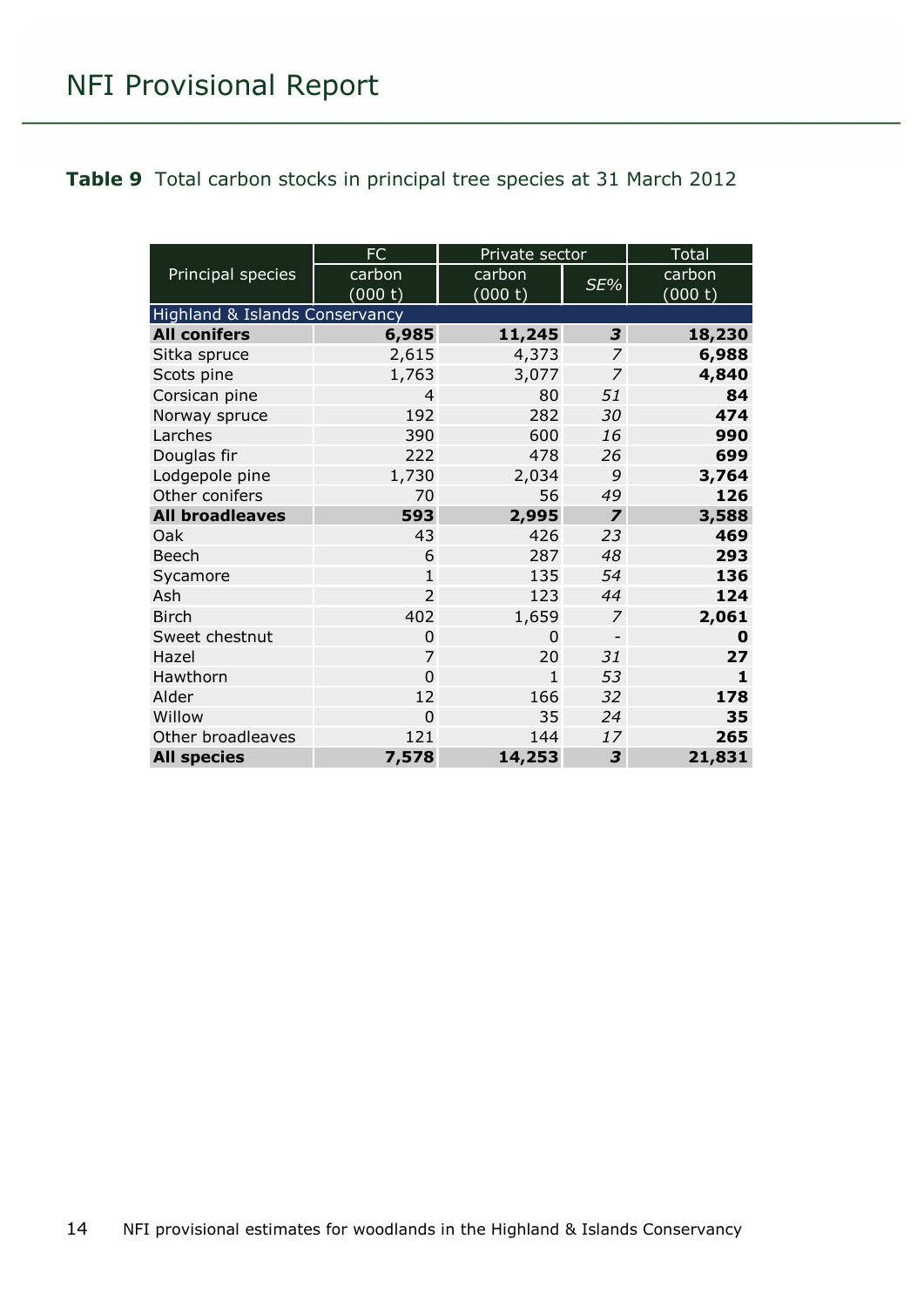### <span id="page-14-0"></span>Evidence of thinning



#### <span id="page-14-1"></span>**Figure 3** Evidence of thinning in Private sector sites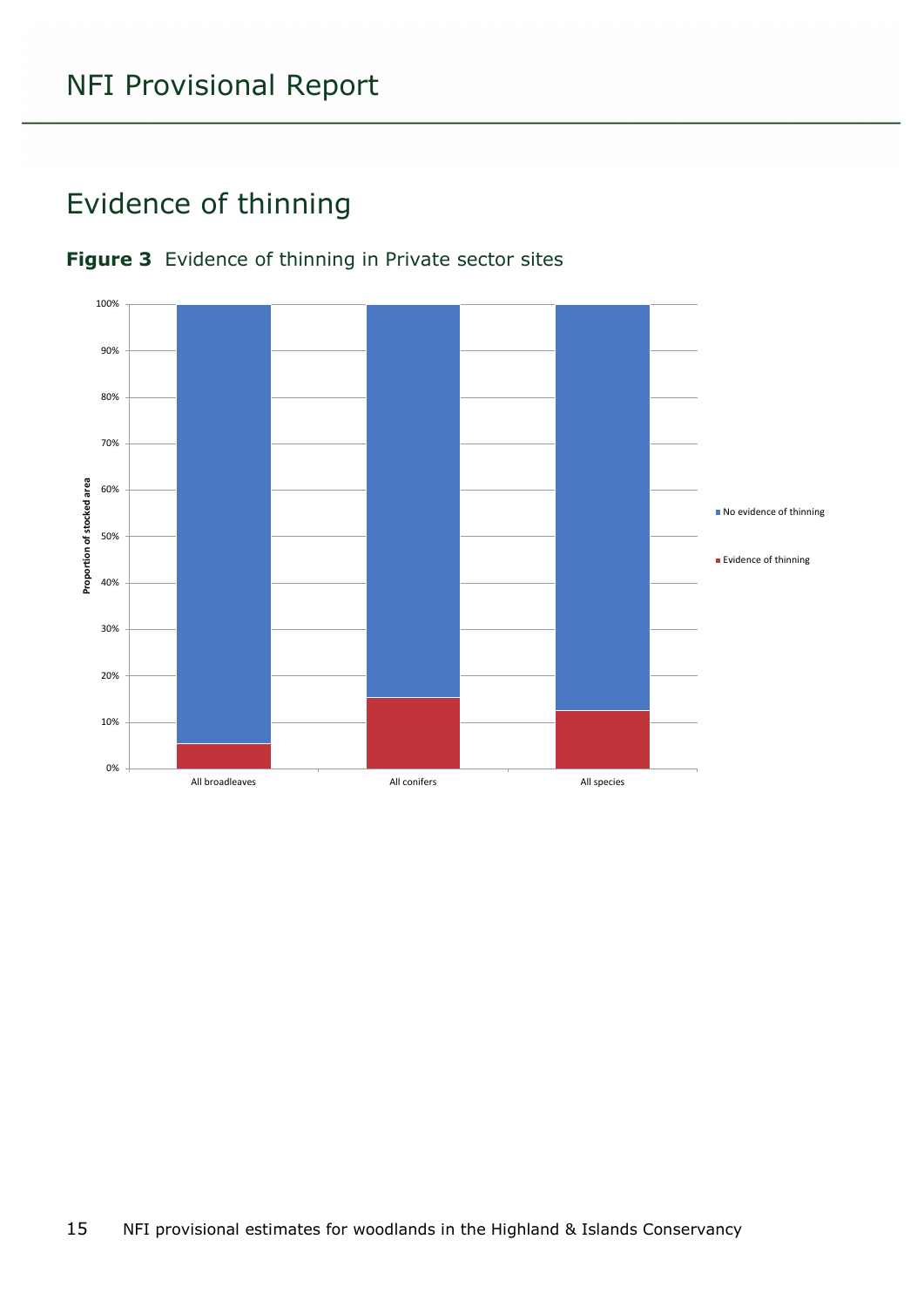#### <span id="page-15-0"></span>50-year forecast of timber availability

Refer to the NFI report *50-year forecast of softwood timber availability* (2014) for a description of the underlying methodology and interpretation of the softwood forecast, and also for the Scotland and GB context.

Refer to the NFI report *50-year forecast of hardwood timber availability* (2014) for a description of the underlying methodology and interpretation of the hardwood forecast, and also for the Scotland and GB context.

In **Tables 10-12** and **Figures 4-8** the figures for the Forestry Commission are based on harvesting regimes derived from Forestry Commission felling and thinning plans as of 31 March 2012.

For the Private sector, information for **Tables 10-12** and **Figures 4-8** is based on a scenario which assumes felling at age of maximum mean annual increment with moderate wind risk measures for conifers. For broadleaves, however, only those areas where there is evidence of thinning are assumed to be managed in future. This is a highly conservative assumption but better reflects current practice than assuming all stands will be managed. In turn it is assumed that these broadleaved stands are managed to felling at age of maximum mean annual increment with moderate wind risk measures.

Restocking assumptions for conifer stands clearfelled during the forecast period have been implemented that provide for:

- a 10% reduction in the area of conifers on the subsequent rotation
- restocking of currently clearfelled land
- predicted species choices are used for the restocking

Restocking assumptions for broadleaved stands clearfelled during the forecast period have been included that provide for:

- No reduction in stocked area.
- Like for like species choices are used for broadleaves.
- That 50% of the land associated with the reduction in conifer stocked area arising from the assumption above is stocked with broadleaves.

A full description of the restocking assumptions is to be found in **Table D4** of the *50 year forecast of softwood timber availability* (2014). The same restocking assumptions have been applied to both the FC and Private sector forecasts.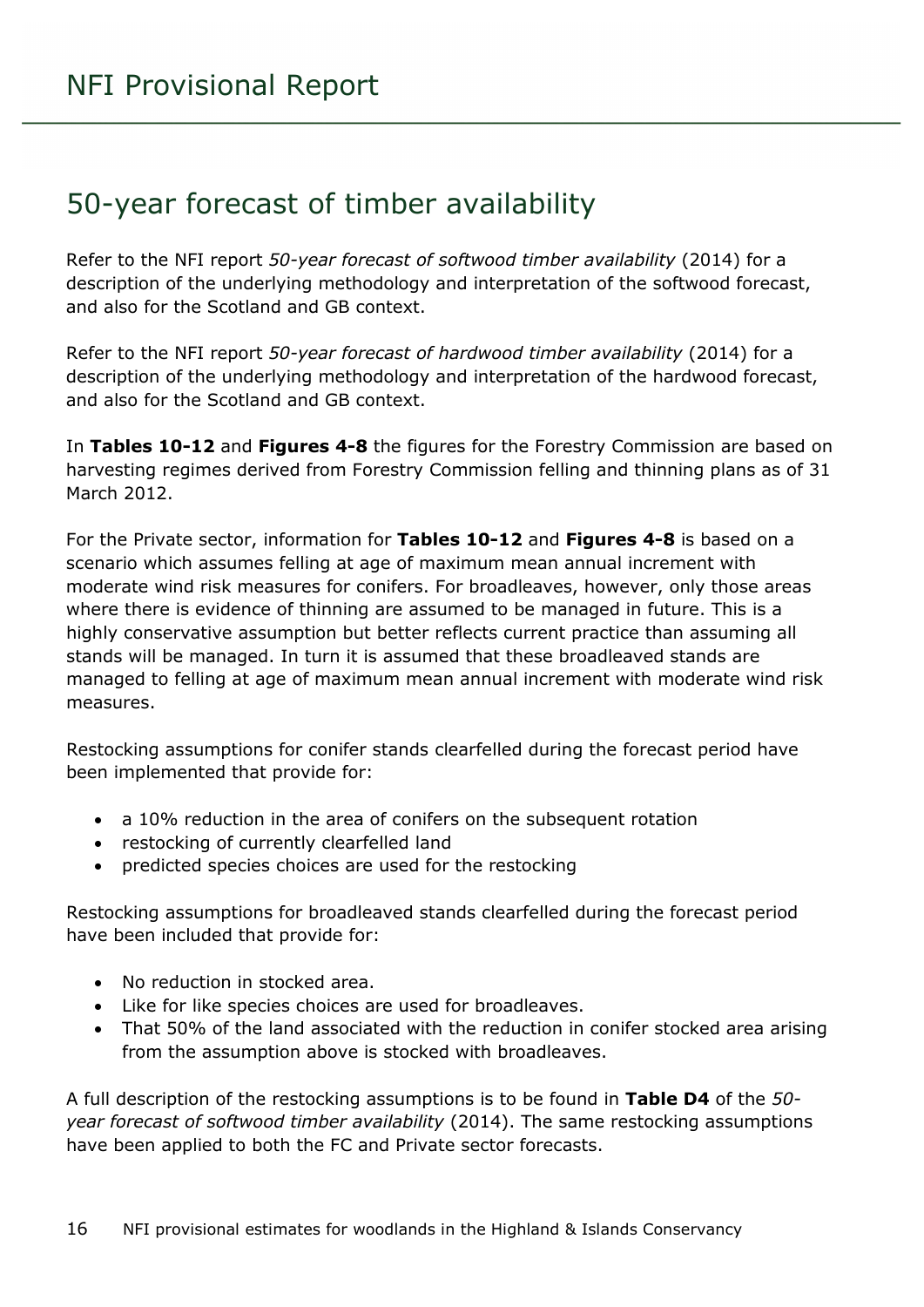Woodland that is classed as currently clearfelled will be restocked according to the restock prescription.

In **Tables 13-15** and **Figures 9-13** the management assumptions for the Private sector hardwoods have been changed to assume all hardwoods are thinned and felled rather than only those in areas that have evidence of thinning. In this report, the tables and figures for estimates under this management scenario are labelled as "unrestricted".

Figure 14 compares Private sector hardwood timber availability under the two scenarios.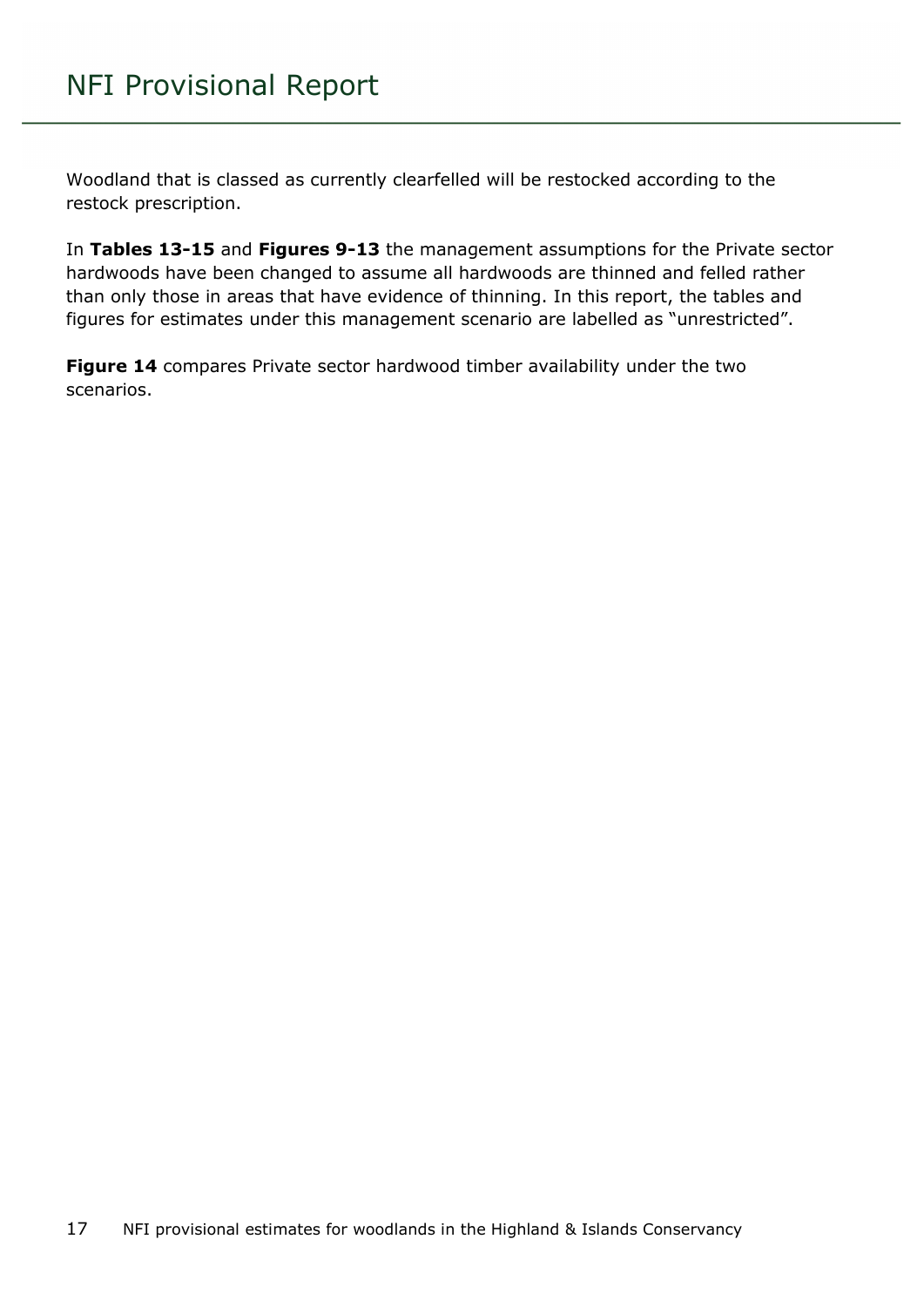#### 50-year forecast of timber availability under the "headline" harvesting scenario

|  | Table 10 50-year forecast of average annual timber availability by time period and principal species |  |  |  |  |
|--|------------------------------------------------------------------------------------------------------|--|--|--|--|
|  |                                                                                                      |  |  |  |  |

<span id="page-17-0"></span>

| 2013-16                |                |                |                          | 2017-21      |                          | 2022-26        |                          |                         |                          | 2027-31        |                          |              |                          |                |                          |              |
|------------------------|----------------|----------------|--------------------------|--------------|--------------------------|----------------|--------------------------|-------------------------|--------------------------|----------------|--------------------------|--------------|--------------------------|----------------|--------------------------|--------------|
|                        | FC.            | Private sector |                          | Total        | FC                       | Private sector |                          | Total                   | FC                       | Private sector |                          | Total        | FC                       | Private sector |                          | Total        |
| Principal species      | volume         |                | SE%                      | volume       | volume                   |                | SE%                      | volume                  | volume                   |                | SE%                      | volume       | volume                   |                | SE%                      | volume       |
|                        | $(0003$ obs)   |                |                          | $(0003$ obs) | (000 $\mathrm{m}^3$ obs) |                |                          | (000m <sup>3</sup> obs) | (000 $\mathsf{m}^3$ obs) |                |                          | $(0003$ obs) | (000 $\mathsf{m}^3$ obs) |                |                          | $(0003$ obs) |
|                        |                |                |                          |              |                          |                |                          |                         |                          |                |                          |              |                          |                |                          |              |
| <b>All conifers</b>    | 859            | 1,233          | 10                       | 2,092        | 651                      | 1,350          | 10                       | 2,001                   | 634                      | 1,699          | 10                       | 2,333        | 655                      | 1,887          | 9                        | 2,542        |
| Sitka spruce           | 331            | 582            | 17                       | 913          | 311                      | 644            | 17                       | 955                     | 294                      | 1,010          | 16                       | 1,304        | 295                      | 1,052          | 14                       | 1,347        |
| Scots pine             | 123            | 230            | 10                       | 354          | 114                      | 291            | 15                       | 406                     | 129                      | 353            | 12                       | 482          | 131                      | 423            | 13                       | 553          |
| Corsican pine          |                | $\overline{2}$ | 101                      | 3            | $\mathbf 0$              | 2              | 101                      | 2                       | $\Omega$                 | 2              | 101                      | 2            | $\Omega$                 | 25             | 101                      | 25           |
| Norway spruce          | 38             | 30             | 29                       | 67           | 29                       | 61             | 59                       | 90                      | 16                       | 23             | 32                       | 38           | 8                        | 35             | 43                       | 43           |
| Larches                | 46             | 130            | 31                       | 175          | 41                       | 73             | 19                       | 114                     | 33                       | 101            | 36                       | 134          | 35                       | 57             | 22                       | 92           |
| Douglas fir            | 23             | 65             | 43                       | 88           | 19                       | 122            | 43                       | 141                     | 13                       | 31             | 26                       | 44           | 19                       | 38             | 34                       | 57           |
| Lodgepole pine         | 292            | 162            | 19                       | 454          | 129                      | 125            | 20                       | 254                     | 145                      | 138            | 19                       | 283          | 162                      | 245            | 26                       | 407          |
| Other conifers         |                |                | 49                       | 14           | 8                        | 6              | 49                       | 14                      |                          | 6              | 47                       | 11           |                          | 5              | 48                       | 10           |
| <b>All broadleaves</b> | $\overline{2}$ | 25             | 29                       | 28           | 3                        | 42             | 21                       | 45                      |                          | 42             | 14                       | 45           | $\overline{2}$           | 50             | 11                       | 53           |
| Oak                    |                | $\Omega$       | 51                       |              | $\Omega$                 | 2              | 65                       | 2                       |                          | 2              | 66                       |              |                          | 2              | 66                       |              |
| Beech                  |                | $\Omega$       | 65                       |              | 0                        | $\mathbf{0}$   | 81                       | $\Omega$                |                          | $\mathbf 0$    | 72                       |              |                          |                | 67                       |              |
| Sycamore               |                |                | 67                       |              | $\mathbf 0$              | 3              | 69                       | 3                       |                          |                | 60                       |              |                          |                | 73                       |              |
| Ash                    |                |                | 97                       |              | $\mathbf 0$              | $\overline{1}$ | 93                       |                         |                          | $\mathbf{0}$   | 79                       | $\Omega$     | $\Omega$                 | $\Omega$       | 57                       |              |
| Birch                  |                | 18             | 33                       | 20           | 2                        | 28             | 25                       | 30                      |                          | 30             | 17                       | 32           |                          | 35             | 12                       | 37           |
| Sweet chestnut         |                | $\Omega$       | $\overline{\phantom{a}}$ |              | $\mathbf 0$              | 0              | $\overline{\phantom{a}}$ | $\mathbf 0$             |                          | $\mathbf 0$    | $\overline{\phantom{a}}$ | $\mathbf 0$  | $\Omega$                 | 0              | $\overline{\phantom{a}}$ |              |
| Hazel                  |                | $\Omega$       | $\overline{\phantom{a}}$ |              | $\mathbf 0$              | 0              | 69                       | $\Omega$                |                          | $\mathbf 0$    | 69                       | $\Omega$     |                          |                | 88                       |              |
| Hawthorn               |                | $\Omega$       | $\overline{\phantom{a}}$ | $\Omega$     | $\mathbf 0$              | 0              | 77                       | $\Omega$                |                          | $\mathbf{0}$   | 52                       | $\Omega$     | $\Omega$                 | $\Omega$       | 53                       |              |
| Alder                  |                | $\Omega$       | 86                       |              | $\mathbf{0}$             |                | 36                       |                         |                          | $\overline{2}$ | 23                       |              |                          |                | 28                       |              |
| Willow                 |                | $\Omega$       | 63                       |              |                          | $\mathbf{0}$   | 61                       | $\Omega$                |                          |                | 38                       |              |                          |                | 35                       |              |
| Other broadleaves      |                |                | 41                       |              |                          | 6              | 36                       |                         |                          | 6              | 25                       |              |                          |                | 24                       |              |
| <b>All species</b>     | 861            | 1,239          | 9                        | 2,100        | 654                      | 1,395          | 10                       | 2,050                   | 638                      | 1,744          | 10                       | 2,381        | 657                      | 1,942          | 9                        | 2,599        |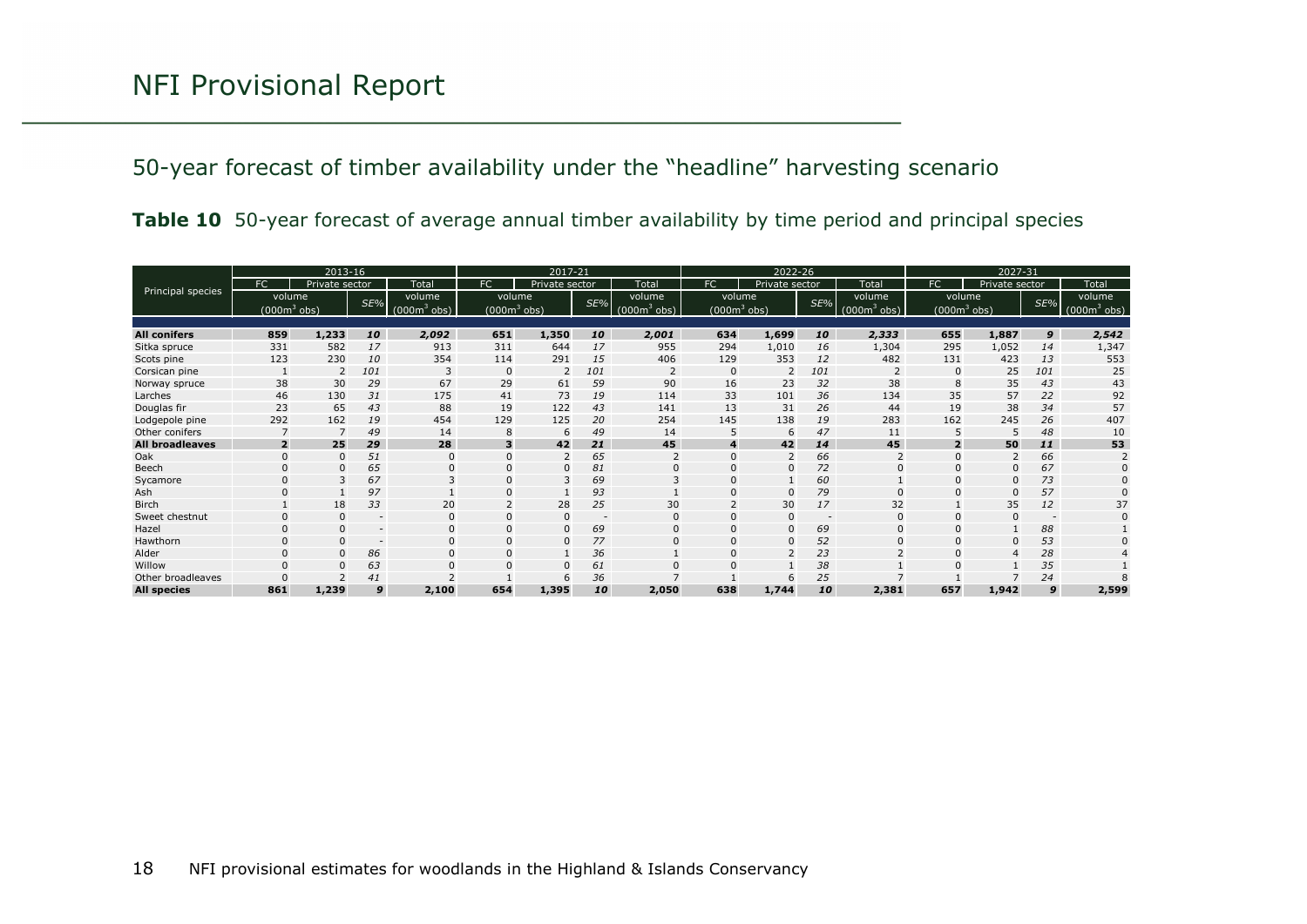**Table 10 (cont'd)** 50-year forecast of average annual timber availability by time period and principal species

<span id="page-18-0"></span>

|                        |                 | 2032-36        |                          |              | 2037-41      |                |                          | 2042-46                  |              |                |                          | 2047-51      |              |                |                          |                                |
|------------------------|-----------------|----------------|--------------------------|--------------|--------------|----------------|--------------------------|--------------------------|--------------|----------------|--------------------------|--------------|--------------|----------------|--------------------------|--------------------------------|
|                        | FC              | Private sector |                          | Total        | <b>FC</b>    | Private sector |                          | Total                    | FC           | Private sector |                          | Total        | FC.          | Private sector |                          | Total                          |
| Principal species      | volume          |                | SE%                      | volume       | volume       |                | SE%                      | volume                   | volume       |                | SE%                      | volume       | volume       |                | SE%                      | volume                         |
|                        | (000 $m^3$ obs) |                |                          | $(0003$ obs) | $(0003$ obs) |                |                          | (000 $\mathsf{m}^3$ obs) | $(0003$ obs) |                |                          | $(0003$ obs) | $(0003$ obs) |                |                          | $(000 \text{m}^3 \text{ obs})$ |
|                        |                 |                |                          |              |              |                |                          |                          |              |                |                          |              |              |                |                          |                                |
| <b>All conifers</b>    | 715             | 2,391          | 8                        | 3,106        | 718          | 2,524          | 8                        | 3,242                    | 556          | 1,470          | 8                        | 2,025        | 733          | 1,204          | 9                        | 1,936                          |
| Sitka spruce           | 394             | 1,153          | 12                       | 1,547        | 436          | 973            | 13                       | 1,409                    | 348          | 592            | 14                       | 940          | 415          | 396            | 13                       | 811                            |
| Scots pine             | 121             | 565            | 14                       | 686          | 79           | 730            | 16                       | 810                      | 78           | 406            | 16                       | 483          | 125          | 396            | 19                       | 522                            |
| Corsican pine          | $\mathbf{0}$    | 41             | 67                       | 41           | $\mathbf 0$  | 19             | 98                       | 19                       | $\mathbf{0}$ | $\Omega$       | $\overline{\phantom{a}}$ | $\mathbf{0}$ | $\mathbf 0$  | $\Omega$       | $\overline{\phantom{a}}$ | $\mathbf{0}$                   |
| Norway spruce          | 11              | 58             | 40                       | 70           | 22           | 101            | 54                       | 123                      | 14           | 61             | 56                       | 76           | 27           | 22             | 26                       | 50                             |
| Larches                | 35              | 93             | 26                       | 128          | 33           | 22             | 20                       | 55                       | 37           | 28             | 27                       | 65           | 34           | 18             | 20                       | 52                             |
| Douglas fir            | 19              | 36             | 29                       | 55           | 32           | 18             | 24                       | 50                       | 23           | 21             | 22                       | 44           | 35           | 22             | 21                       | 58                             |
| Lodgepole pine         | 129             | 389            | 21                       | 518          | 110          | 579            | 16                       | 689                      | 46           | 335            | 18                       | 381          | 83           | 318            | 19                       | 401                            |
| Other conifers         |                 | 12             | 42                       | 17           | 5            | 44             | 62                       | 49                       |              | 13             | 34                       | 22           | 12           | 13             | 27                       | 26                             |
| <b>All broadleaves</b> | 5               | 60             | 10                       | 65           | 11           | 70             | 10                       | 81                       |              | 102            | 13                       | 110          | 11           | 222            | 16                       | 234                            |
| Oak                    |                 | $\overline{2}$ | 60                       |              | $\mathbf{0}$ | $\overline{2}$ | 49                       | 3                        |              | 3              | 39                       |              |              | 3              | 35                       |                                |
| Beech                  |                 |                | 56                       |              | $\Omega$     |                | 50                       |                          |              |                | 50                       |              | $\Omega$     |                | 50                       |                                |
| Sycamore               |                 | $\Omega$       | 55                       |              | $\Omega$     |                | 55                       |                          |              | 3              | 55                       |              |              |                | 72                       |                                |
| Ash                    |                 | $\Omega$       | 56                       | $\Omega$     | $\mathbf 0$  | $\mathbf{0}$   | 50                       | $\Omega$                 |              |                | 56                       |              | $\Omega$     |                | 65                       |                                |
| <b>Birch</b>           |                 | 41             | 12                       | 44           | 5            | 46             | 11                       | 51                       |              | 58             | 14                       | 60           |              | 179            | 19                       | 184                            |
| Sweet chestnut         |                 | $\Omega$       | $\overline{\phantom{a}}$ |              | $\mathbf 0$  | 0              | $\overline{\phantom{a}}$ | $\mathbf 0$              |              | $\Omega$       | $\overline{\phantom{a}}$ | $\mathbf{0}$ | $\Omega$     |                | $\overline{\phantom{a}}$ |                                |
| Hazel                  |                 |                | 77                       |              | $\Omega$     |                | 77                       |                          |              |                | 77                       |              | $\Omega$     |                | 55                       |                                |
| Hawthorn               |                 | $\Omega$       | 53                       | $\Omega$     | $\mathbf 0$  | $\mathbf 0$    | 53                       | $\Omega$                 |              | $\mathbf 0$    | 53                       | $\Omega$     | $\Omega$     |                | 53                       |                                |
| Alder                  |                 | 5              | 25                       |              |              | 6              | 29                       | 8                        |              | 6              | 22                       |              |              | 13             | 22                       | 15                             |
| Willow                 |                 |                | 37                       |              | $\Omega$     | $\overline{2}$ | 31                       |                          |              | 3              | 28                       |              |              |                | 28                       |                                |
| Other broadleaves      |                 | 8              | 21                       | 10           |              | 10             | 19                       | 14                       |              | 27             | 31                       | 29           |              | 19             | 29                       | 23                             |
| <b>All species</b>     | 720             | 2,456          | $\overline{z}$           | 3,176        | 729          | 2,598          | $\overline{z}$           | 3,327                    | 563          | 1,573          | 8                        | 2,136        | 744          | 1,425          | 8                        | 2,169                          |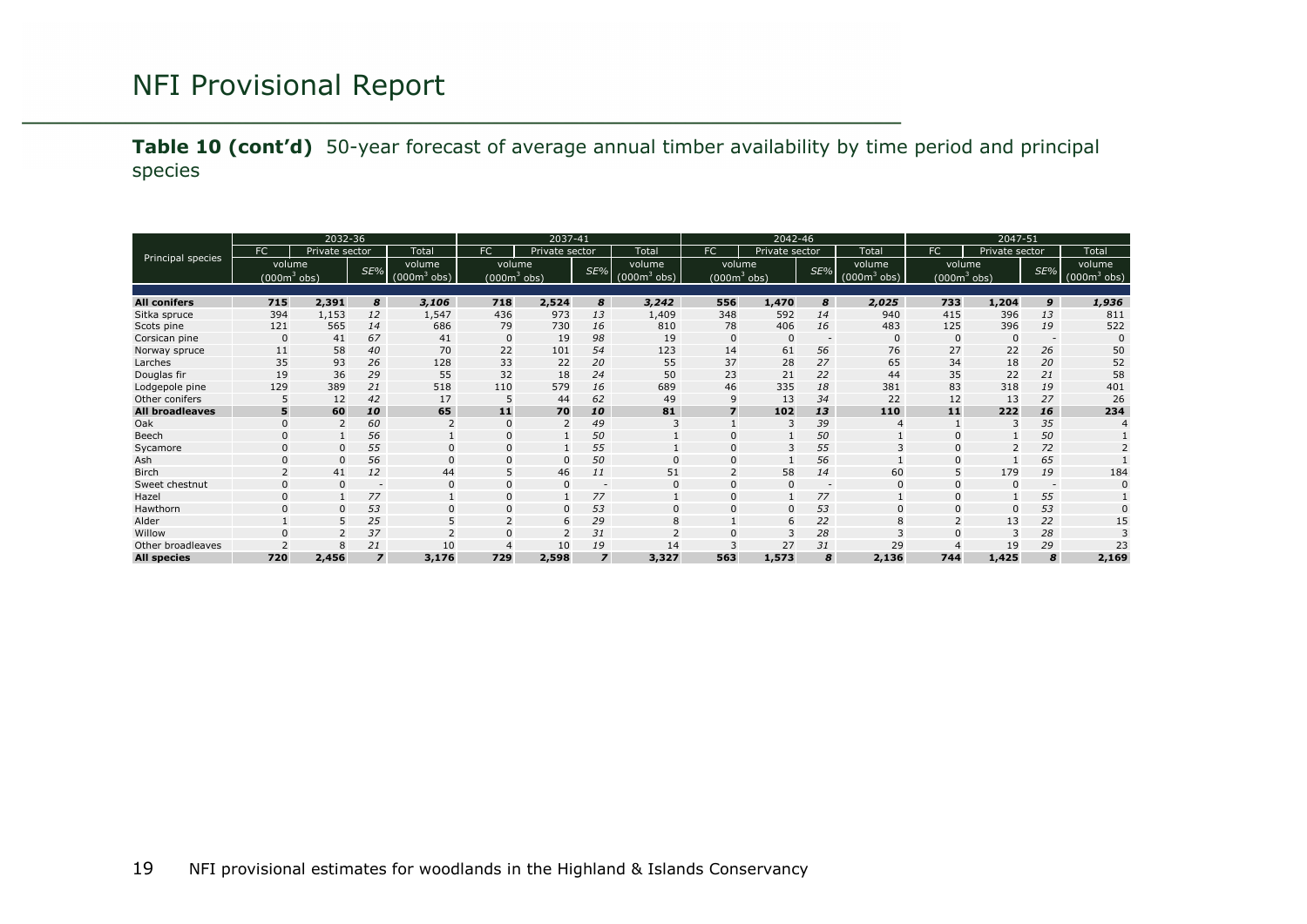**Table 10 (cont'd)** 50-year forecast of average annual timber availability by time period and principal species

<span id="page-19-0"></span>

|                        |                | 2052-56        |     |                                | 2057-61         |                |                          |                |  |  |  |
|------------------------|----------------|----------------|-----|--------------------------------|-----------------|----------------|--------------------------|----------------|--|--|--|
|                        | FC             | Private sector |     | Total                          | FC              | Private sector |                          | Total          |  |  |  |
| Principal species      | volume         |                |     | volume                         | volume          |                |                          | volume         |  |  |  |
|                        | $(0003$ obs)   |                | SE% | $(000 \text{m}^3 \text{ obs})$ | (000 $m^3$ obs) |                | SE%                      | $(0003$ obs)   |  |  |  |
|                        |                |                |     |                                |                 |                |                          |                |  |  |  |
| <b>All conifers</b>    | 648            | 1,147          | 9   | 1,795                          | 597             | 1,168          | 8                        | 1,764          |  |  |  |
| Sitka spruce           | 396            | 472            | 14  | 867                            | 373             | 711            | 12                       | 1,084          |  |  |  |
| Scots pine             | 101            | 331            | 18  | 432                            | 110             | 268            | 14                       | 378            |  |  |  |
| Corsican pine          | $\mathbf 0$    | $\mathbf{1}$   | 98  | $\mathbf{1}$                   | $\Omega$        | $\Omega$       | $\overline{\phantom{a}}$ | $\Omega$       |  |  |  |
| Norway spruce          | 20             | 62             | 45  | 82                             | 17              | 20             | 21                       | 36             |  |  |  |
| Larches                | 38             | 31             | 15  | 70                             | 40              | 29             | 19                       | 69             |  |  |  |
| Douglas fir            | 18             | 27             | 18  | 46                             | 24              | 32             | 18                       | 56             |  |  |  |
| Lodgepole pine         | 61             | 189            | 24  | 250                            | 21              | 94             | 34                       | 115            |  |  |  |
| Other conifers         | 14             | 23             | 19  | 37                             | 11              | 22             | 17                       | 33             |  |  |  |
| <b>All broadleaves</b> | 10             | 187            | 14  | 198                            | 17              | 110            | 18                       | 127            |  |  |  |
| Oak                    | 2              | $\overline{4}$ | 30  | 5                              | 2               | $\overline{4}$ | 25                       | 6              |  |  |  |
| Beech                  | $\mathbf 0$    | $\mathbf{1}$   | 51  | $\mathbf{1}$                   | $\Omega$        | $\mathbf{1}$   | 51                       | $\mathbf{1}$   |  |  |  |
| Sycamore               | $\mathbf 0$    | $\overline{2}$ | 72  | $\overline{2}$                 | $\Omega$        | $\overline{2}$ | 70                       | $\overline{2}$ |  |  |  |
| Ash                    | $\mathbf 0$    | $\mathbf{1}$   | 65  | $\mathbf{1}$                   | $\Omega$        | 3              | 63                       | 3              |  |  |  |
| <b>Birch</b>           | 3              | 129            | 15  | 132                            | 5               | 77             | 23                       | 82             |  |  |  |
| Sweet chestnut         | 0              | $\mathbf{0}$   |     | $\mathbf{0}$                   | $\mathbf{0}$    | $\mathbf 0$    |                          | $\mathbf{0}$   |  |  |  |
| Hazel                  | $\mathbf 0$    | $\overline{4}$ | 101 | $\overline{4}$                 | $\Omega$        | $\mathbf{1}$   | 91                       | $\mathbf{1}$   |  |  |  |
| Hawthorn               | $\mathbf 0$    | $\Omega$       | 53  | $\Omega$                       | $\Omega$        | $\Omega$       | 53                       | $\Omega$       |  |  |  |
| Alder                  | $\overline{4}$ | 33             | 30  | 37                             | $\overline{7}$  | 8              | 10                       | 15             |  |  |  |
| Willow                 | $\mathbf 0$    | 3              | 28  | 3                              | $\Omega$        | 3              | 27                       | 3              |  |  |  |
| Other broadleaves      | $\overline{2}$ | 11             | 22  | 13                             | 3               | 12             | 27                       | 15             |  |  |  |
| <b>All species</b>     | 659            | 1,334          | 8   | 1,993                          | 614             | 1,278          | 8                        | 1,892          |  |  |  |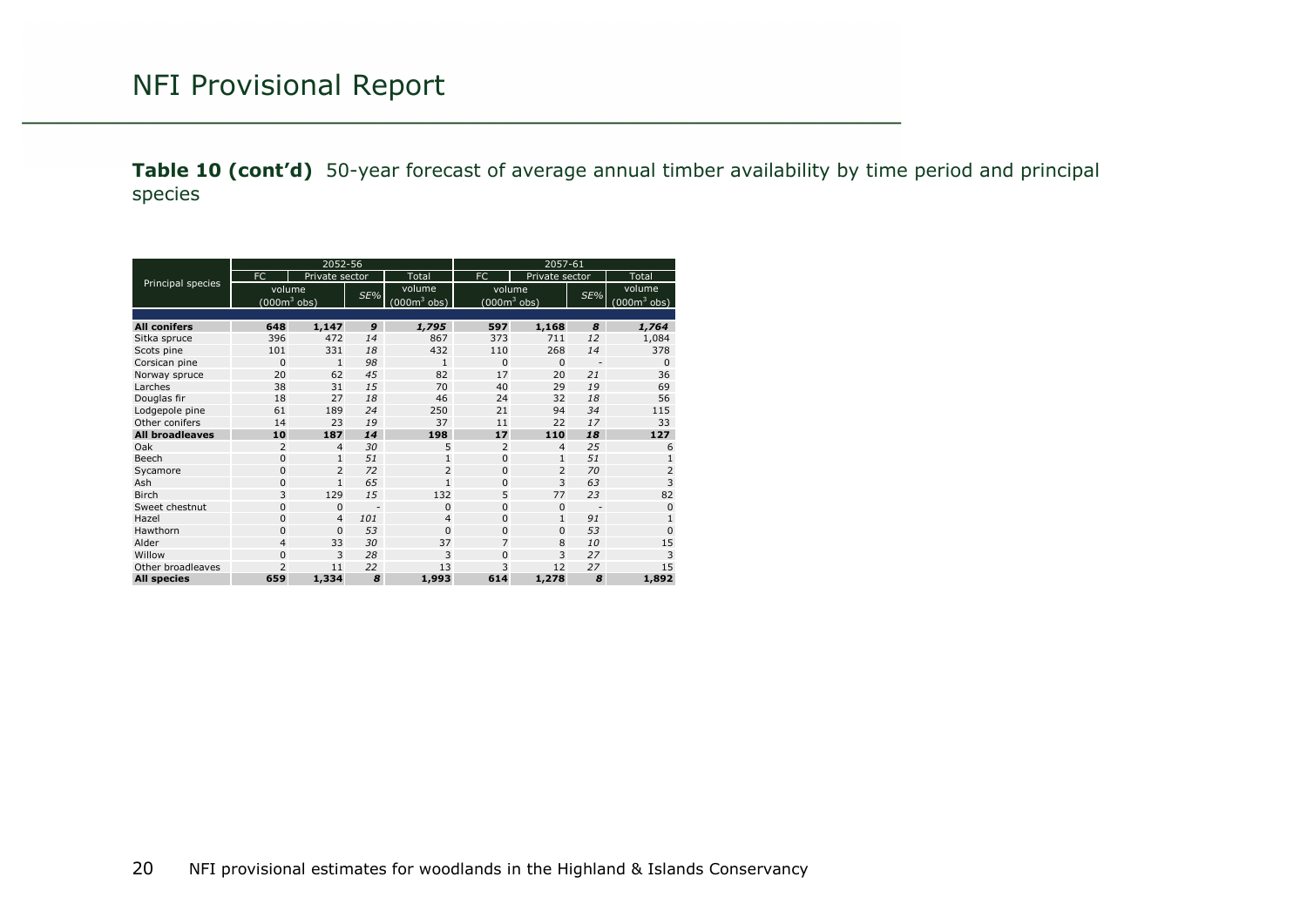<span id="page-20-0"></span>**Table 11** 50-year forecast of standing volume; average annual volumes within periods

|                 | <b>FC</b>      | Private sector |                          | <b>Total</b>   |  |  |
|-----------------|----------------|----------------|--------------------------|----------------|--|--|
| Forecast period | volume         | volume         |                          | volume         |  |  |
|                 | $(000m^3$ obs) | $(000m^3$ obs) | SE%                      | $(000m^3$ obs) |  |  |
| All conifers    |                |                |                          |                |  |  |
| 2013-16         | 18,260         | 35,006         | 3                        | 53,267         |  |  |
| 2017-21         | 18,225         | 35,670         | 3                        | 53,895         |  |  |
| 2022-26         | 18,149         | 35,677         | 3                        | 53,826         |  |  |
| 2027-31         | 18,113         | 34,565         | 3                        | 52,678         |  |  |
| 2032-36         | 17,825         | 30,136         | 3                        | 47,962         |  |  |
| 2037-41         | 17,525         | 23,756         | $\overline{4}$           | 41,281         |  |  |
| 2042-46         | 17,643         | 19,589         | $\overline{\mathcal{A}}$ | 37,231         |  |  |
| 2047-51         | 18,228         | 19,000         | $\overline{4}$           | 37,229         |  |  |
| 2052-56         | 18,843         | 19,798         | $\overline{4}$           | 38,640         |  |  |
| 2057-61         | 20,027         | 21,443         | $\overline{\mathcal{A}}$ | 41,470         |  |  |
| All broadleaves |                |                |                          |                |  |  |
| 2013-16         | 1,286          | 6,578          | 8                        | 7,864          |  |  |
| 2017-21         | 1,365          | 7,363          | 8                        | 8,727          |  |  |
| 2022-26         | 1,461          | 8,414          | 7                        | 9,875          |  |  |
| 2027-31         | 1,572          | 9,619          | 7                        | 11,190         |  |  |
| 2032-36         | 1,698          | 10,794         | 6                        | 12,493         |  |  |
| 2037-41         | 1,810          | 11,846         | 6                        | 13,656         |  |  |
| 2042-46         | 1,905          | 12,701         | 6                        | 14,606         |  |  |
| 2047-51         | 2,002          | 13,059         | 6                        | 15,061         |  |  |
| 2052-56         | 2,087          | 12,956         | 6                        | 15,043         |  |  |
| 2057-61         | 2,153          | 13,000         | 6                        | 15,153         |  |  |
| All species     |                |                |                          |                |  |  |
| 2013-16         | 19,547         | 41,603         | 3                        | 61,150         |  |  |
| 2017-21         | 19,590         | 43,121         | 3                        | 62,711         |  |  |
| 2022-26         | 19,610         | 44,174         | 3                        | 63,784         |  |  |
| 2027-31         | 19,685         | 44,262         | 3                        | 63,947         |  |  |
| 2032-36         | 19,524         | 40,988         | 3                        | 60,512         |  |  |
| 2037-41         | 19,335         | 35,634         | 3                        | 54,969         |  |  |
| 2042-46         | 19,548         | 32,298         | 3                        | 51,846         |  |  |
| 2047-51         | 20,230         | 32,069         | 3                        | 52,299         |  |  |
| 2052-56         | 20,930         | 32,751         | $\mathfrak{Z}$           | 53,681         |  |  |
| 2057-61         | 22,180         | 34,433         | 3                        | 56,613         |  |  |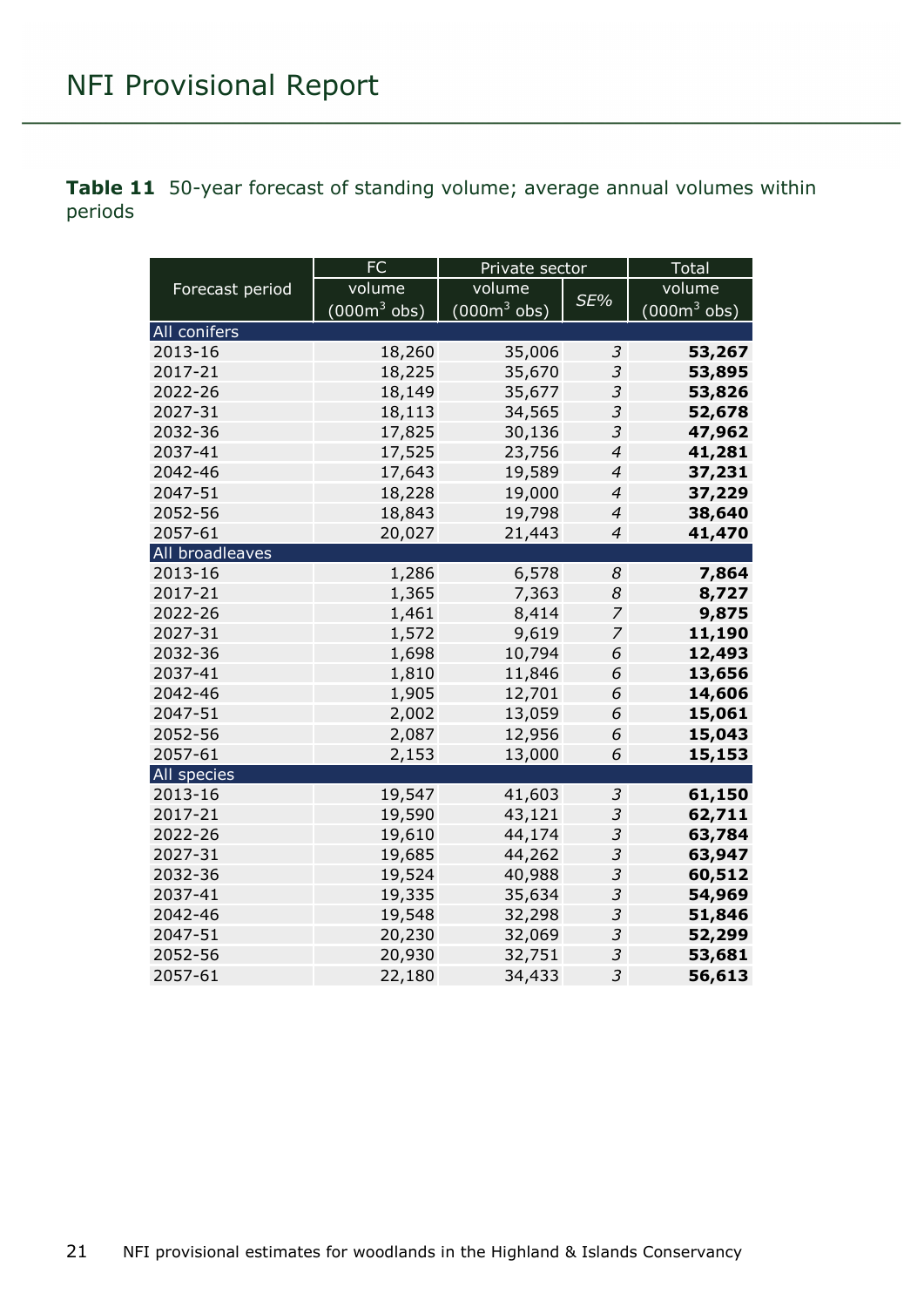<span id="page-21-0"></span>**Table 12** 50-year forecast of net increment; average annual volumes within periods

|                 | FC             | Private sector |                             | Total                  |  |  |
|-----------------|----------------|----------------|-----------------------------|------------------------|--|--|
| Forecast period | volume         | volume         | SE%                         | volume                 |  |  |
|                 | $(000m^3$ obs) | $(000m3$ obs)  |                             | $(000m^3 \text{ obs})$ |  |  |
| All conifers    |                |                |                             |                        |  |  |
| 2013-16         | 679            | 1,551          | 3                           | 2,230                  |  |  |
| 2017-21         | 669            | 1,596          | 3                           | 2,264                  |  |  |
| 2022-26         | 627            | 1,555          | 3                           | 2,183                  |  |  |
| 2027-31         | 662            | 1,468          | 3                           | 2,130                  |  |  |
| 2032-36         | 664            | 1,306          | 3                           | 1,969                  |  |  |
| 3037-41         | 698            | 1,167          | 3                           | 1,866                  |  |  |
| 2042-46         | 748            | 1,087          | $\overline{\mathcal{A}}$    | 1,836                  |  |  |
| 2047-51         | 807            | 1,170          | $\overline{\mathcal{A}}$    | 1,977                  |  |  |
| 2052-56         | 843            | 1,329          | 3                           | 2,172                  |  |  |
| 2057-61         | 868            | 1,495          | $\mathcal{S}_{\mathcal{S}}$ | 2,362                  |  |  |
| All broadleaves |                |                |                             |                        |  |  |
| 2013-16         | 17             | 200            | 6                           | 217                    |  |  |
| 2017-21         | 20             | 225            | 6                           | 245                    |  |  |
| 2022-26         | 22             | 269            | 6                           | 291                    |  |  |
| 2027-31         | 27             | 292            | 6                           | 318                    |  |  |
| 2032-36         | 29             | 286            | 6                           | 315                    |  |  |
| 3037-41         | 29             | 269            | 6                           | 298                    |  |  |
| 2042-46         | 29             | 249            | 5                           | 278                    |  |  |
| 2047-51         | 28             | 219            | 5                           | 247                    |  |  |
| 2052-56         | 28             | 179            | 5                           | 207                    |  |  |
| 2057-61         | 27             | 152            | 5                           | 180                    |  |  |
| All species     |                |                |                             |                        |  |  |
| 2013-16         | 696            | 1,753          | 3                           | 2,449                  |  |  |
| 2017-21         | 689            | 1,824          | $\mathfrak z$               | 2,513                  |  |  |
| 2022-26         | 649            | 1,827          | $\mathcal{S}_{\mathcal{S}}$ | 2,477                  |  |  |
| 2027-31         | 688            | 1,761          | $\overline{a}$              | 2,450                  |  |  |
| 2032-36         | 692            | 1,592          | 3                           | 2,284                  |  |  |
| 3037-41         | 727            | 1,435          | $\mathfrak{Z}$              | 2,163                  |  |  |
| 2042-46         | 777            | 1,335          | $\mathfrak{Z}$              | 2,112                  |  |  |
| 2047-51         | 835            | 1,387          | 3                           | 2,222                  |  |  |
| 2052-56         | 871            | 1,506          | 3                           | 2,377                  |  |  |
| 2057-61         | 895            | 1,646          | 3                           | 2,541                  |  |  |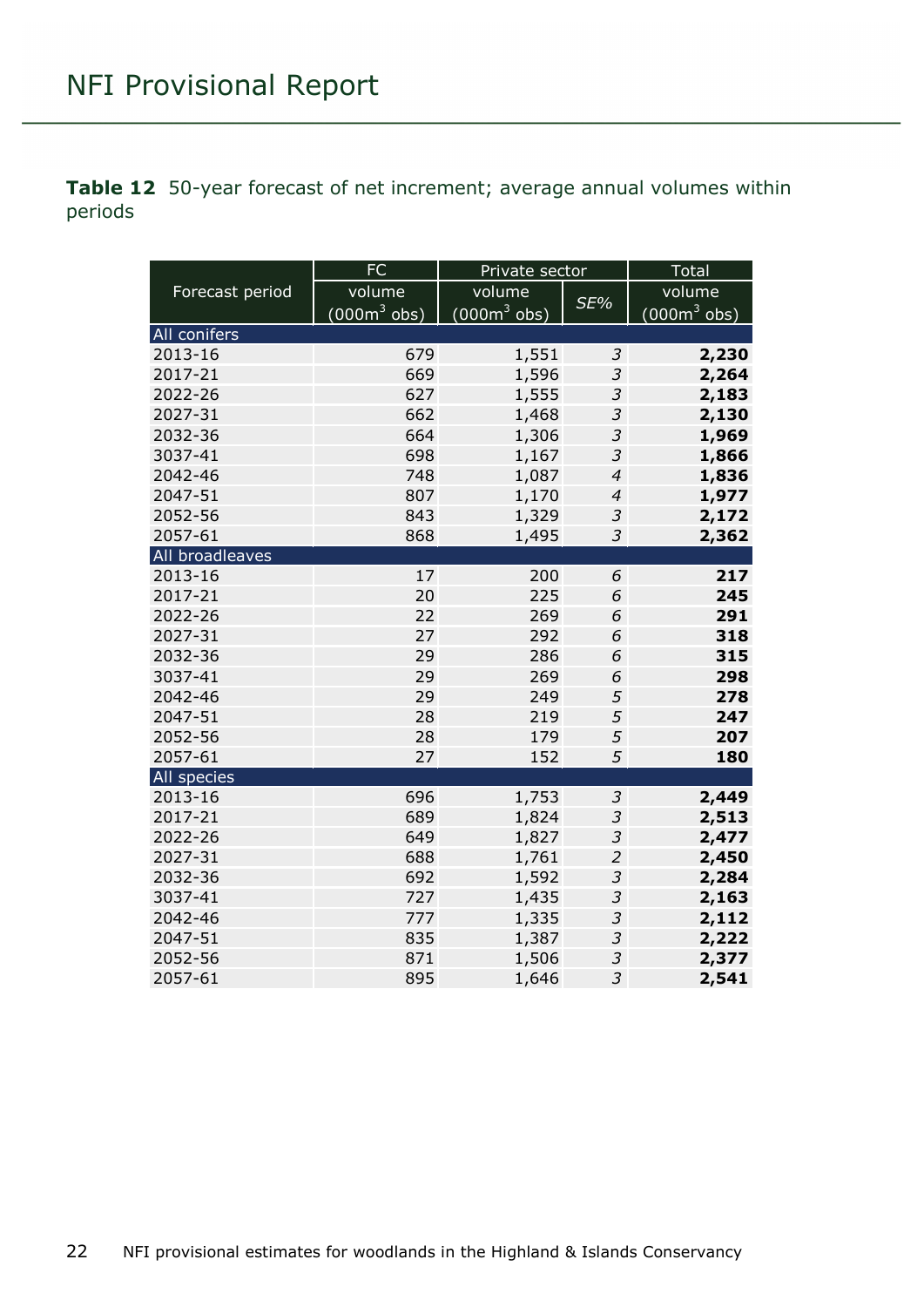<span id="page-22-0"></span>**Figure 4** Overview of 50-year forecast of average annual softwood and hardwood availability

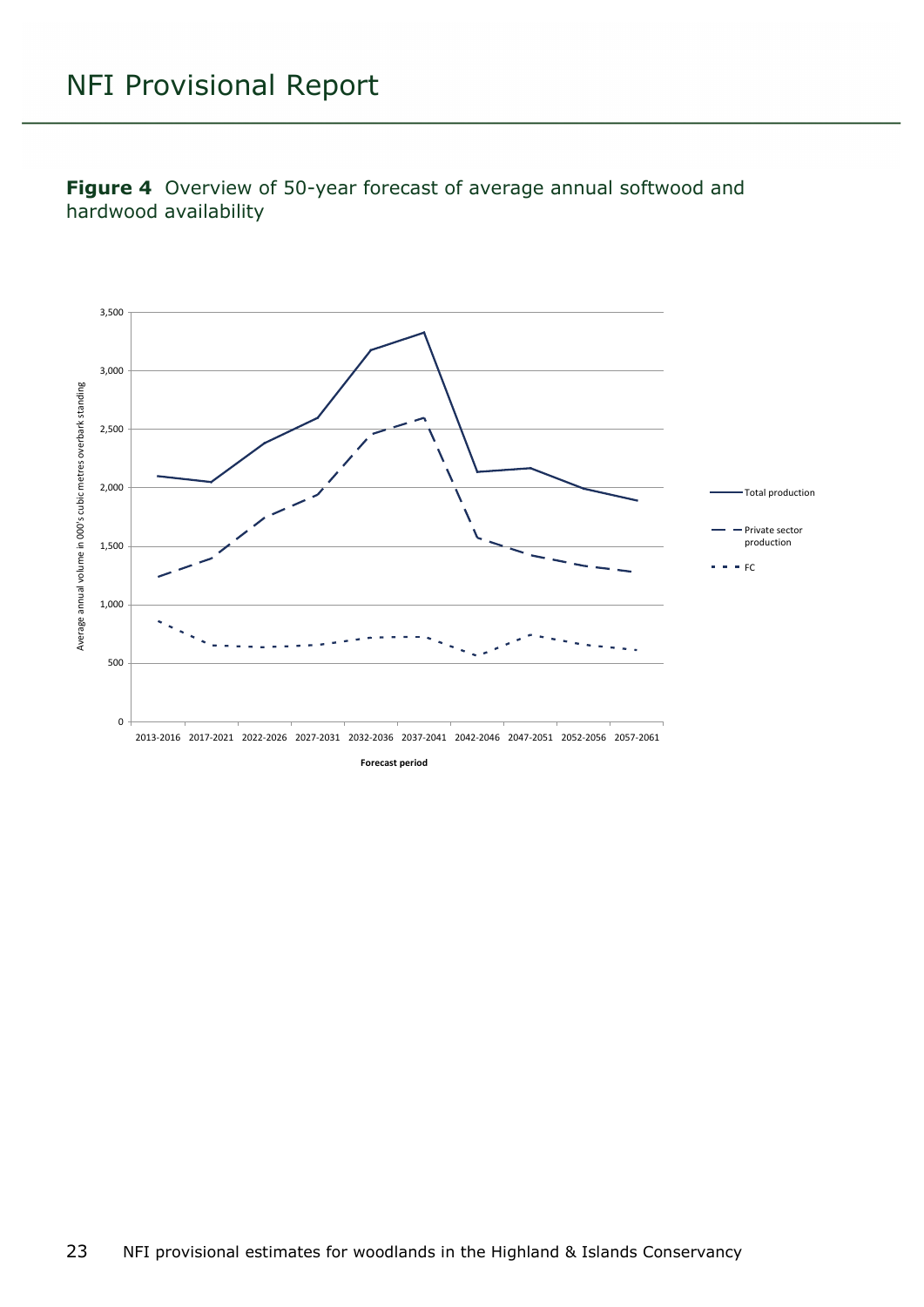

#### <span id="page-23-0"></span>**Figure 5** 50-year forecast of average annual softwood availabilty

Forecast period

<span id="page-23-1"></span>

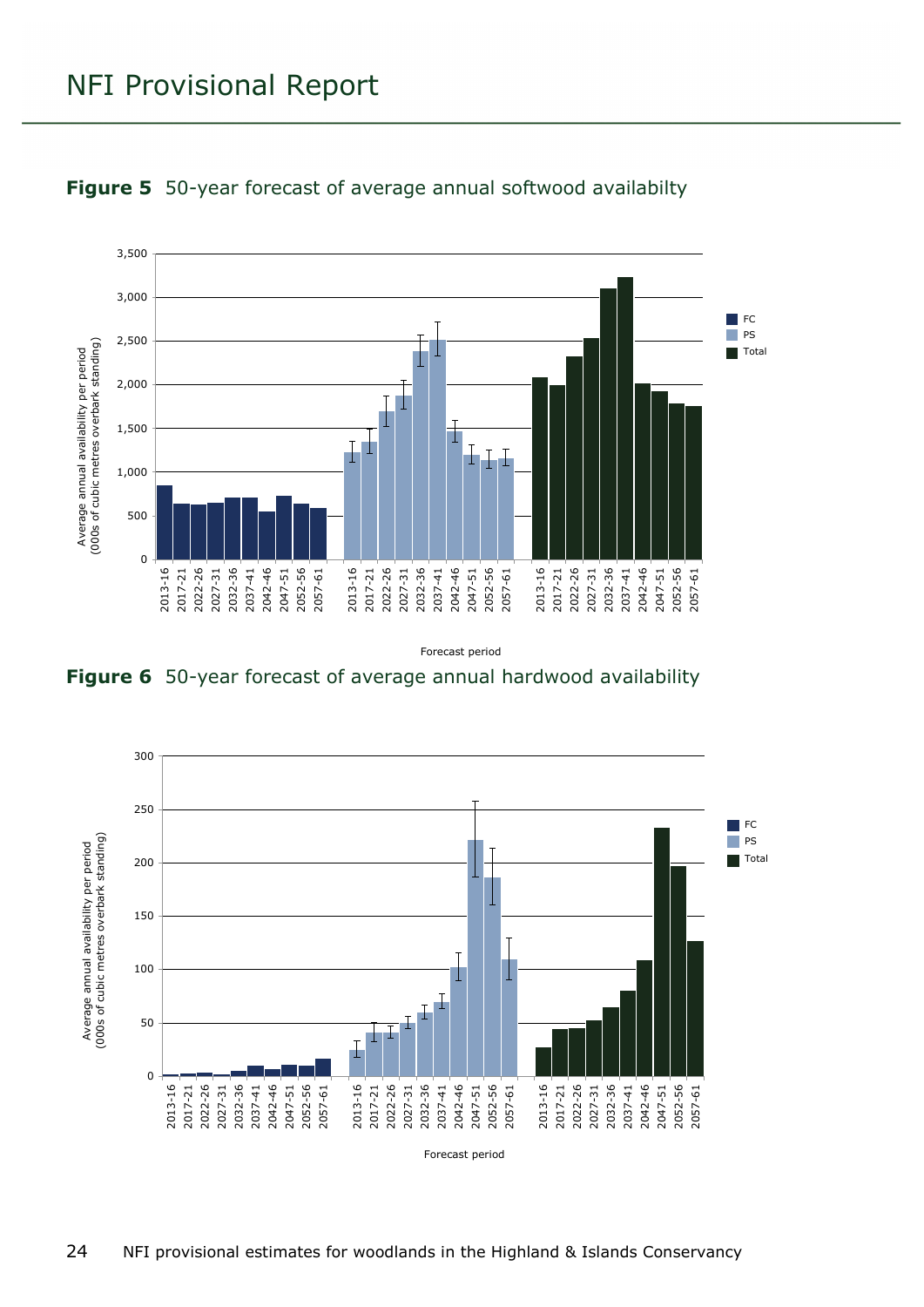

#### <span id="page-24-0"></span>**Figure 7** 50-year forecast of softwood standing volume, increment and

<span id="page-24-1"></span>

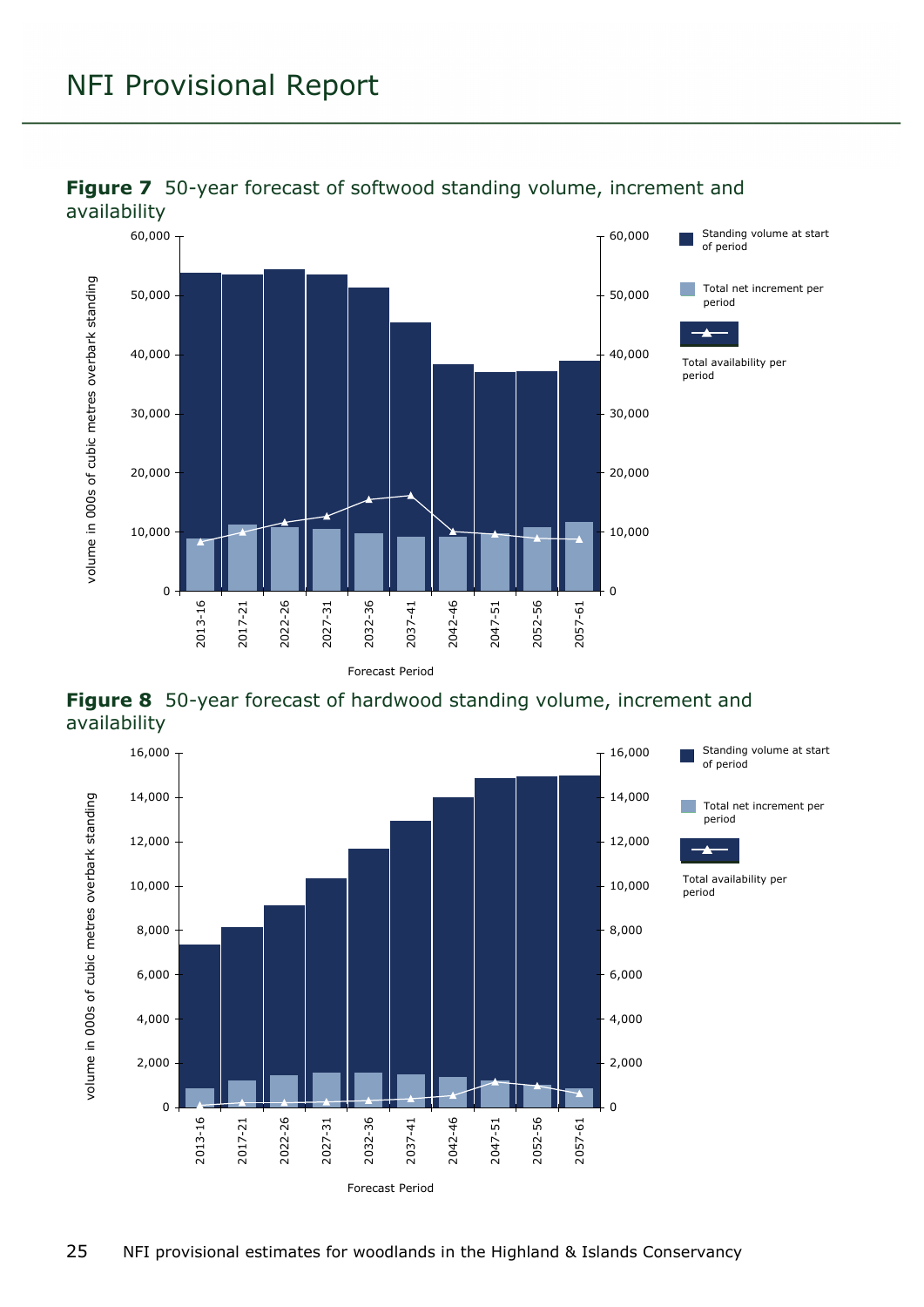50-year forecast of timber availability under the "unrestricted" scenario

**Table 13** 50-year forecast of average annual timber availability by time period and principal species – unrestricted biological potential for Private sector hardwoods

<span id="page-25-0"></span>

| 2013-16                |                |                |                          | 2017-21      |              |                |                          | 2022-26      |              |                |                          | 2027-31        |                |                |     |                |
|------------------------|----------------|----------------|--------------------------|--------------|--------------|----------------|--------------------------|--------------|--------------|----------------|--------------------------|----------------|----------------|----------------|-----|----------------|
|                        | FC             | Private sector |                          | Total        | FC           | Private sector |                          | Total        | FC.          | Private sector |                          | Total          | <b>FC</b>      | Private sector |     | Total          |
| Principal species      | volume         |                | SE%                      | volume       | volume       |                | SE%                      | volume       | volume       |                | SE%                      | volume         |                | volume         | SE% | volume         |
|                        | $(0003$ obs)   |                |                          | $(0003$ obs) | $(0003$ obs) |                |                          | $(0003$ obs) | $(0003$ obs) |                |                          | $(000m^3$ obs) | $(0003$ obs)   |                |     | $(000m^3$ obs) |
|                        |                |                |                          |              |              |                |                          |              |              |                |                          |                |                |                |     |                |
| <b>All conifers</b>    | 859            | 1,233          | 10                       | 2,092        | 651          | 1,350          | 10                       | 2,001        | 634          | 1,699          | 10                       | 2,333          | 655            | 1,887          | 9   | 2,542          |
| Sitka spruce           | 331            | 582            | 17                       | 913          | 311          | 644            | 17                       | 955          | 294          | 1,010          | 16                       | 1,304          | 295            | 1,052          | 14  | 1,347          |
| Scots pine             | 123            | 230            | 10                       | 354          | 114          | 291            | 15                       | 406          | 129          | 353            | 12                       | 482            | 131            | 423            | 13  | 553            |
| Corsican pine          |                |                | 101                      |              | $\mathbf 0$  |                | 101                      |              | $\Omega$     |                | 101                      |                |                | 25             | 101 | 25             |
| Norway spruce          | 38             | 30             | 29                       | 67           | 29           | 61             | 59                       | 90           | 16           | 23             | 32                       | 38             | $\mathcal{R}$  | 35             | 43  | 43             |
| Larches                | 46             | 130            | 31                       | 175          | 41           | 73             | 19                       | 114          | 33           | 101            | 36                       | 134            | 35             | 57             | 22  | 92             |
| Douglas fir            | 23             | 65             | 43                       | 88           | 19           | 122            | 43                       | 141          | 13           | 31             | 26                       | 44             | 19             | 38             | 34  | 57             |
| Lodgepole pine         | 292            | 162            | 19                       | 454          | 129          | 125            | 20                       | 254          | 145          | 138            | 19                       | 283            | 162            | 245            | 26  | 407            |
| Other conifers         |                |                | 49                       | 14           | 8            | 6              | 49                       | 14           |              | 6              | 47                       | 11             |                |                | 48  | 10             |
| <b>All broadleaves</b> | $\overline{2}$ | 344            | 8                        | 346          | 3            | 421            | $\overline{z}$           | 425          | 4            | 219            | 9                        | 223            | $\overline{2}$ | 218            | 13  | 220            |
| Oak                    | $\Omega$       |                | 27                       |              | $\mathbf 0$  | 9              | 24                       | 9            |              | 35             | 40                       | 35             |                | 18             | 52  | 19             |
| Beech                  |                |                | 79                       |              | $\mathbf 0$  | 3              | 70                       |              |              | 3              | 69                       |                |                |                | 68  |                |
| Sycamore               | $\Omega$       | 18             | 62                       | 18           | $\Omega$     | 19             | 64                       | 19           | $\Omega$     | 5              | 66                       |                |                | 9              | 95  |                |
| Ash                    | 0              | .5             | 40                       |              | $\mathbf{0}$ | .5             | 38                       | 5            |              |                | 34                       |                |                | 0              | 54  |                |
| <b>Birch</b>           |                | 252            | 9                        | 253          |              | 319            | 9                        | 321          |              | 141            | 9                        | 144            |                | 160            | 15  | 162            |
| Sweet chestnut         | $\Omega$       |                | $\overline{\phantom{a}}$ |              | $\Omega$     | $\mathbf 0$    | $\overline{\phantom{a}}$ | $\Omega$     |              | $\Omega$       | $\overline{\phantom{a}}$ |                |                |                |     |                |
| Hazel                  | $\Omega$       | $\mathbf{3}$   | 38                       |              | $\Omega$     | 3              | 36                       |              |              |                | 30                       |                |                |                | 36  |                |
| Hawthorn               |                |                | $\overline{\phantom{a}}$ |              | $\mathbf{0}$ | $\Omega$       | 77                       | $\Omega$     |              | $\Omega$       | 52                       | $\Omega$       |                |                | 53  |                |
| Alder                  |                | 34             | 37                       | 34           | $\Omega$     | 35             | 35                       | 35           |              | 16             | 34                       | 16             |                |                | 22  |                |
| Willow                 |                |                | 31                       |              |              | 3              | 41                       |              |              | $\overline{2}$ | 28                       |                |                |                | 33  |                |
| Other broadleaves      |                | 20             | 23                       | 20           |              | 25             | 21                       | 26           |              | 14             | 17                       | 15             |                | 14             | 17  | 15             |
| <b>All species</b>     | 861            | 1,557          | 8                        | 2,419        | 654          | 1,776          | 8                        | 2,430        | 638          | 1,922          | 9                        | 2,559          | 657            | 2,109          | 8   | 2,767          |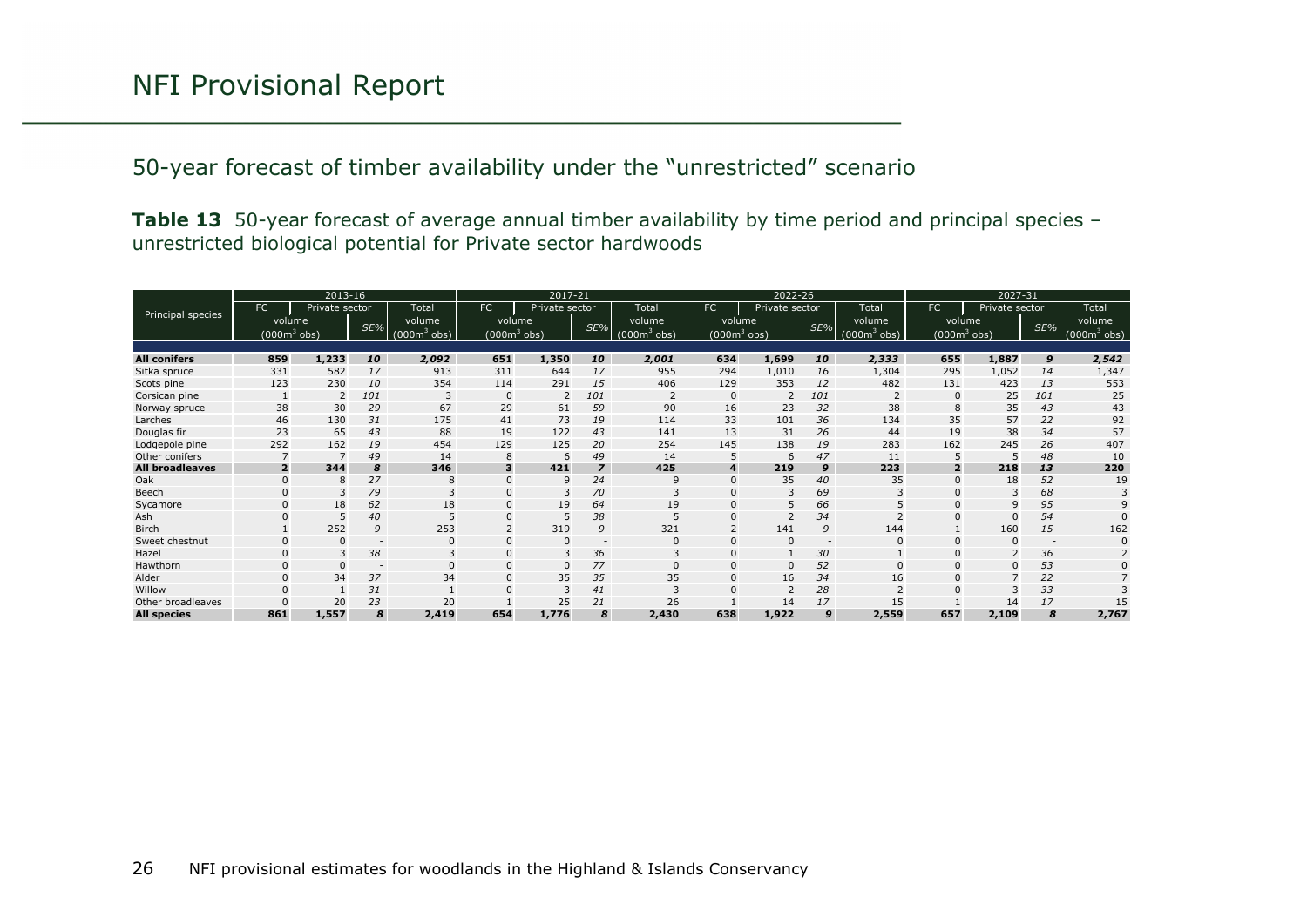**Table 13 (cont'd)** 50-year forecast of average annual timber availability by time period and principal species – unrestricted biological potential for Private sector hardwoods

<span id="page-26-0"></span>

| 2032-36                |              |                |                          |              |                | 2037-41        |                |                | 2042-46         |                |                |              |              |                |                          |              |
|------------------------|--------------|----------------|--------------------------|--------------|----------------|----------------|----------------|----------------|-----------------|----------------|----------------|--------------|--------------|----------------|--------------------------|--------------|
|                        | FC           | Private sector |                          | Total        | <b>FC</b>      | Private sector |                | Total          | FC              | Private sector |                | Total        | FC.          | Private sector |                          | Total        |
| Principal species      | volume       |                | SE%                      | volume       | volume         |                | SE%            | volume         | volume          |                | SE%            | volume.      | volume       |                | $SE\%$                   | volume       |
|                        | $(0003$ obs) |                |                          | $(0003$ obs) | $(000m^3$ obs) |                |                | $(0003$ obs)   | (000 $m^3$ obs) |                |                | $(0003$ obs) | $(0003$ obs) |                |                          | $(0003$ obs) |
|                        |              |                |                          |              |                |                |                |                |                 |                |                |              |              |                |                          |              |
| <b>All conifers</b>    | 715          | 2,391          | 8                        | 3,106        | 718            | 2,524          | 8              | 3,242          | 556             | 1,470          | 8              | 2,025        | 733          | 1,204          | 9                        | 1,936        |
| Sitka spruce           | 394          | 1,153          | 12                       | 1,547        | 436            | 973            | 13             | 1,409          | 348             | 592            | 14             | 940          | 415          | 396            | 13                       | 811          |
| Scots pine             | 121          | 565            | 14                       | 686          | 79             | 730            | 16             | 810            | 78              | 406            | 16             | 483          | 125          | 396            | 19                       | 522          |
| Corsican pine          | $\Omega$     | 41             | 67                       | 41           | $\mathbf{0}$   | 19             | 98             | 19             |                 | $\Omega$       |                | $\Omega$     | $\Omega$     |                | $\overline{\phantom{a}}$ |              |
| Norway spruce          | 11           | 58             | 40                       | 70           | 22             | 101            | 54             | 123            | 14              | 61             | 56             | 76           | 27           | 22             | 26                       | 50           |
| Larches                | 35           | 93             | 26                       | 128          | 33             | 22             | 20             | 55             | 37              | 28             | 27             | 65           | 34           | 18             | 20                       | 52           |
| Douglas fir            | 19           | 36             | 29                       | 55           | 32             | 18             | 24             | 50             | 23              | 21             | 22             | 44           | 35           | 22             | 21                       | 58           |
| Lodgepole pine         | 129          | 389            | 21                       | 518          | 110            | 579            | 16             | 689            | 46              | 335            | 18             | 381          | 83           | 318            | 19                       | 401          |
| Other conifers         |              | 12             | 42                       | 17           | 5              | 44             | 62             | 49             | 9               | 13             | 34             | 22           | 12           | 13             | 27                       | 26           |
| <b>All broadleaves</b> | 5            | 204            | 11                       | 210          | 11             | 163            | 8              | 173            |                 | 217            | 10             | 224          | 11           | 343            | 11                       | 355          |
| Oak                    |              | 19             | 64                       | 19           | $\Omega$       | 19             | 38             | 19             |                 | 30             | 57             | 31           |              |                | 41                       | 10           |
| Beech                  |              | 3              | 64                       |              | $\Omega$       | 3              | 59             |                |                 | $\overline{4}$ | 53             |              | $\Omega$     |                | 58                       |              |
| Sycamore               |              |                | 58                       |              | $\Omega$       | 3              | 54             |                |                 | 6              | 45             |              |              |                | 57                       |              |
| Ash                    |              |                | 53                       |              | $\Omega$       |                | 31             |                |                 |                | 37             |              | $\Omega$     |                | 35                       |              |
| <b>Birch</b>           |              | 132            | 13                       | 135          | 5              | 103            | 9              | 108            |                 | 115            | 8              | 117          |              | 262            | 13                       | 267          |
| Sweet chestnut         |              | $\Omega$       | $\overline{\phantom{a}}$ |              | $\Omega$       | $\mathbf 0$    |                | $\Omega$       |                 | $\Omega$       | $\overline{a}$ |              | $\Omega$     |                | $\overline{\phantom{a}}$ |              |
| Hazel                  |              |                | 44                       |              | $\Omega$       | $\overline{2}$ | 40             |                |                 | $\overline{2}$ | 40             |              |              |                | 33                       |              |
| Hawthorn               |              | $\Omega$       | 53                       |              | $\Omega$       | $\mathbf{0}$   | 69             | $\Omega$       |                 | $\Omega$       | 70             |              | $\Omega$     |                | 70                       |              |
| Alder                  |              | 17             | 38                       | 17           |                | 11             | 21             | 13             |                 | 14             | 18             | 15           |              | 26             | 19                       | 28           |
| Willow                 |              | 3              | 24                       |              |                | $\overline{4}$ | 22             | $\overline{4}$ |                 | $\overline{7}$ | 32             |              | $\Omega$     | 5              | 25                       |              |
| Other broadleaves      |              | 26             | 33                       | 28           |                | 17             | 14             | 21             |                 | 38             | 23             | 40           |              | 29             | 21                       | 33           |
| <b>All species</b>     | 720          | 2,601          | $\overline{z}$           | 3,321        | 729            | 2,691          | $\overline{z}$ | 3,420          | 563             | 1,688          | $\overline{z}$ | 2,251        | 744          | 1,546          | 8                        | 2,290        |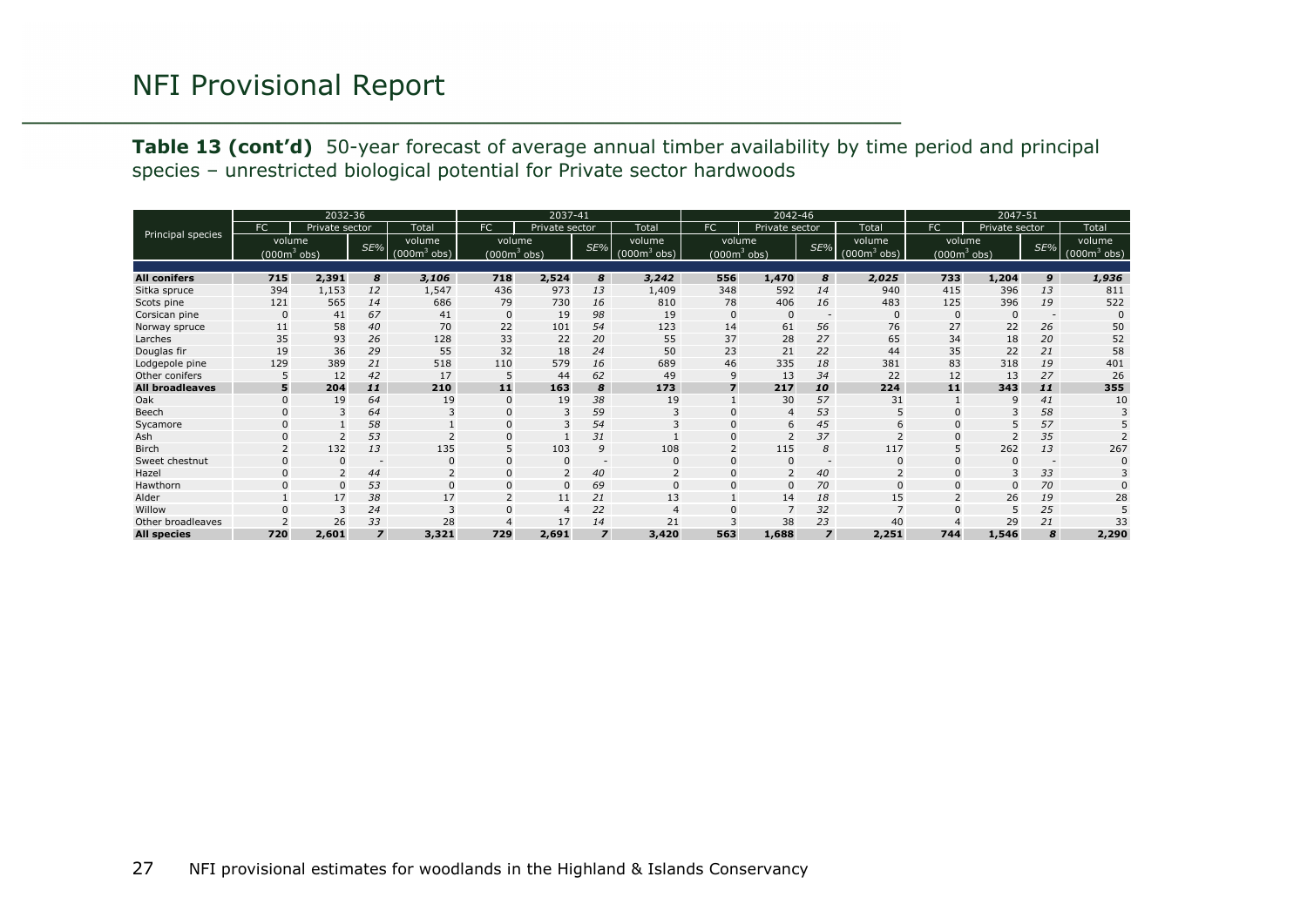**Table 13 (cont'd)** 50-year forecast of average annual timber availability by time period and principal species – unrestricted biological potential for Private sector hardwwods

<span id="page-27-0"></span>

|                        |                | 2052-56        |     |                                | 2057-61                        |                |                          |                |  |  |  |
|------------------------|----------------|----------------|-----|--------------------------------|--------------------------------|----------------|--------------------------|----------------|--|--|--|
|                        | FC             | Private sector |     | Total                          | FC                             | Private sector |                          | Total          |  |  |  |
| Principal species      | volume         |                | SE% | volume                         | volume                         |                | SE%                      | volume         |  |  |  |
|                        | $(000m^3$ obs) |                |     | $(000 \text{m}^3 \text{ obs})$ | $(000 \text{m}^3 \text{ obs})$ |                |                          | $(000m^3$ obs) |  |  |  |
|                        |                |                |     |                                |                                |                |                          |                |  |  |  |
| <b>All conifers</b>    | 648            | 1,147          | 9   | 1,795                          | 597                            | 1,168          | 8                        | 1,764          |  |  |  |
| Sitka spruce           | 396            | 472            | 14  | 867                            | 373                            | 711            | 12                       | 1,084          |  |  |  |
| Scots pine             | 101            | 331            | 18  | 432                            | 110                            | 268            | 14                       | 378            |  |  |  |
| Corsican pine          | $\mathbf{0}$   | $\mathbf{1}$   | 98  | $\mathbf{1}$                   | $\Omega$                       | $\Omega$       | $\overline{\phantom{a}}$ | $\Omega$       |  |  |  |
| Norway spruce          | 20             | 62             | 45  | 82                             | 17                             | 20             | 21                       | 36             |  |  |  |
| Larches                | 38             | 31             | 15  | 70                             | 40                             | 29             | 19                       | 69             |  |  |  |
| Douglas fir            | 18             | 27             | 18  | 46                             | 24                             | 32             | 18                       | 56             |  |  |  |
| Lodgepole pine         | 61             | 189            | 24  | 250                            | 21                             | 94             | 34                       | 115            |  |  |  |
| Other conifers         | 14             | 23             | 19  | 37                             | 11                             | 22             | 17                       | 33             |  |  |  |
| <b>All broadleaves</b> | 10             | 395            | 15  | 405                            | 17                             | 309            | 10                       | 327            |  |  |  |
| Oak                    | 2              | 11             | 44  | 12                             | $\overline{2}$                 | 35             | 51                       | 36             |  |  |  |
| Beech                  | $\mathbf 0$    | 56             | 95  | 56                             | $\Omega$                       | $\mathbf{1}$   | 39                       | $\mathbf{1}$   |  |  |  |
| Sycamore               | $\mathbf 0$    | $\overline{4}$ | 55  | 4                              | $\Omega$                       | 8              | 70                       | 8              |  |  |  |
| Ash                    | 0              | $\overline{2}$ | 34  | $\overline{2}$                 | $\Omega$                       | $\overline{4}$ | 44                       | $\overline{4}$ |  |  |  |
| <b>Birch</b>           | 3              | 239            | 10  | 242                            | 5                              | 198            | 10                       | 203            |  |  |  |
| Sweet chestnut         | 0              | $\mathbf{0}$   |     | 0                              | $\Omega$                       | $\mathbf{0}$   |                          | 0              |  |  |  |
| Hazel                  | $\mathbf 0$    | 5              | 76  | 5                              | $\mathbf{0}$                   | 6              | 54                       | 6              |  |  |  |
| Hawthorn               | $\mathbf 0$    | $\mathbf 0$    | 70  | 0                              | $\Omega$                       | $\Omega$       | 70                       | $\Omega$       |  |  |  |
| Alder                  | $\overline{4}$ | 42             | 24  | 47                             | 7                              | 15             | 14                       | 22             |  |  |  |
| Willow                 | $\mathbf 0$    | $\overline{7}$ | 45  | $\overline{7}$                 | $\Omega$                       | 8              | 24                       | 8              |  |  |  |
| Other broadleaves      | $\overline{2}$ | 28             | 18  | 30                             | 3                              | 35             | 32                       | 38             |  |  |  |
| <b>All species</b>     | 659            | 1,542          | 8   | 2,201                          | 614                            | 1,478          | $\overline{z}$           | 2,092          |  |  |  |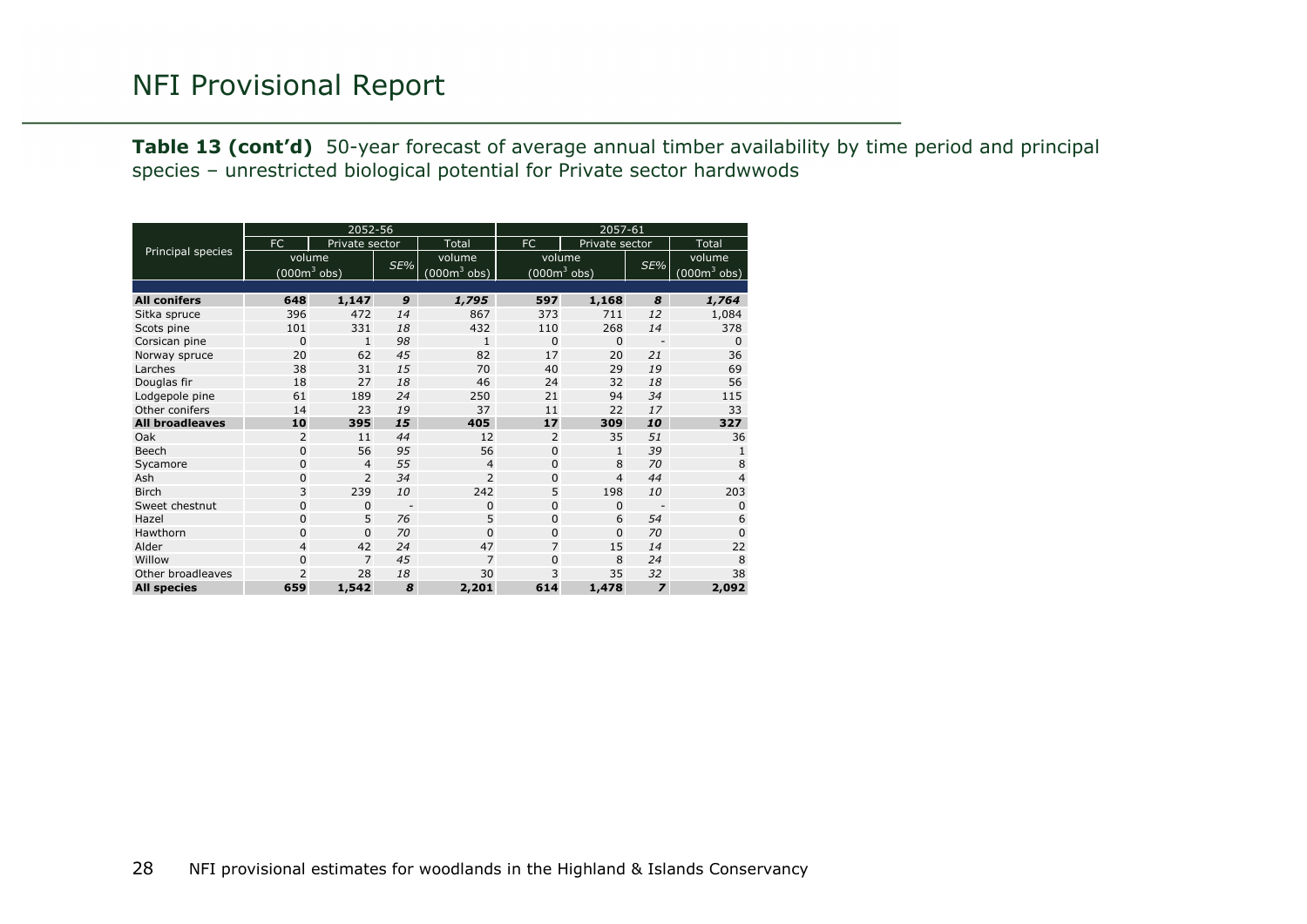<span id="page-28-0"></span>

| <b>Table 14</b> 50-year forecast of standing volume; average annual volumes within |  |
|------------------------------------------------------------------------------------|--|
| periods - unrestricted biological potential                                        |  |

|                 | FC             | Private sector         |                          | <b>Total</b>  |  |  |
|-----------------|----------------|------------------------|--------------------------|---------------|--|--|
| Forecast period | volume         | volume                 |                          | volume        |  |  |
|                 | $(000m^3$ obs) | $(000m^3 \text{ obs})$ | SE%                      | $(000m3$ obs) |  |  |
| All conifers    |                |                        |                          |               |  |  |
| 2013-16         | 18,260         | 35,006                 | $\mathfrak{Z}$           | 53,267        |  |  |
| 2017-21         | 18,225         | 35,670                 | $\mathfrak{Z}$           | 53,895        |  |  |
| 2022-26         | 18,149         | 35,677                 | 3                        | 53,826        |  |  |
| 2027-31         | 18,113         | 34,565                 | 3                        | 52,678        |  |  |
| 2032-36         | 17,825         | 30,136                 | 3                        | 47,962        |  |  |
| 2037-41         | 17,525         | 23,756                 | $\overline{4}$           | 41,281        |  |  |
| 2042-46         | 17,643         | 19,589                 | $\overline{\mathcal{A}}$ | 37,231        |  |  |
| 2047-51         | 18,228         | 19,000                 | $\overline{\mathcal{A}}$ | 37,229        |  |  |
| 2052-56         | 18,843         | 19,798                 | $\overline{4}$           | 38,640        |  |  |
| 2057-61         | 20,027         | 21,443                 | $\overline{4}$           | 41,470        |  |  |
| All broadleaves |                |                        |                          |               |  |  |
| 2013-16         | 1,286          | 5,751                  | 9                        | 7,037         |  |  |
| 2017-21         | 1,365          | 4,861                  | 10                       | 6,226         |  |  |
| 2022-26         | 1,461          | 4,230                  | 12                       | 5,691         |  |  |
| 2027-31         | 1,572          | 4,476                  | 12                       | 6,047         |  |  |
| 2032-36         | 1,698          | 4,688                  | 12                       | 6,386         |  |  |
| 2037-41         | 1,810          | 5,291                  | 11                       | 7,101         |  |  |
| 2042-46         | 1,905          | 6,104                  | 10                       | 8,009         |  |  |
| 2047-51         | 2,002          | 6,548                  | 9                        | 8,550         |  |  |
| 2052-56         | 2,087          | 6,322                  | 9                        | 8,409         |  |  |
| 2057-61         | 2,153          | 6,188                  | 9                        | 8,341         |  |  |
| All species     |                |                        |                          |               |  |  |
| 2013-16         | 19,547         | 40,776                 | 3                        | 60,322        |  |  |
| 2017-21         | 19,590         | 40,614                 | 3                        | 60,204        |  |  |
| 2022-26         | 19,610         | 39,980                 | $\mathfrak{Z}$           | 59,590        |  |  |
| 2027-31         | 19,685         | 39,105                 | 3                        | 58,790        |  |  |
| 2032-36         | 19,524         | 34,863                 | 3                        | 54,386        |  |  |
| 2037-41         | 19,335         | 29,056                 | $\overline{\mathcal{A}}$ | 48,391        |  |  |
| 2042-46         | 19,548         | 25,677                 | $\overline{\mathcal{A}}$ | 45,225        |  |  |
| 2047-51         | 20,230         | 25,533                 | $\overline{\mathcal{A}}$ | 45,763        |  |  |
| 2052-56         | 20,930         | 26,092                 | $\overline{\mathcal{A}}$ | 47,022        |  |  |
| 2057-61         | 22,180         | 27,595                 | $\overline{4}$           | 49,775        |  |  |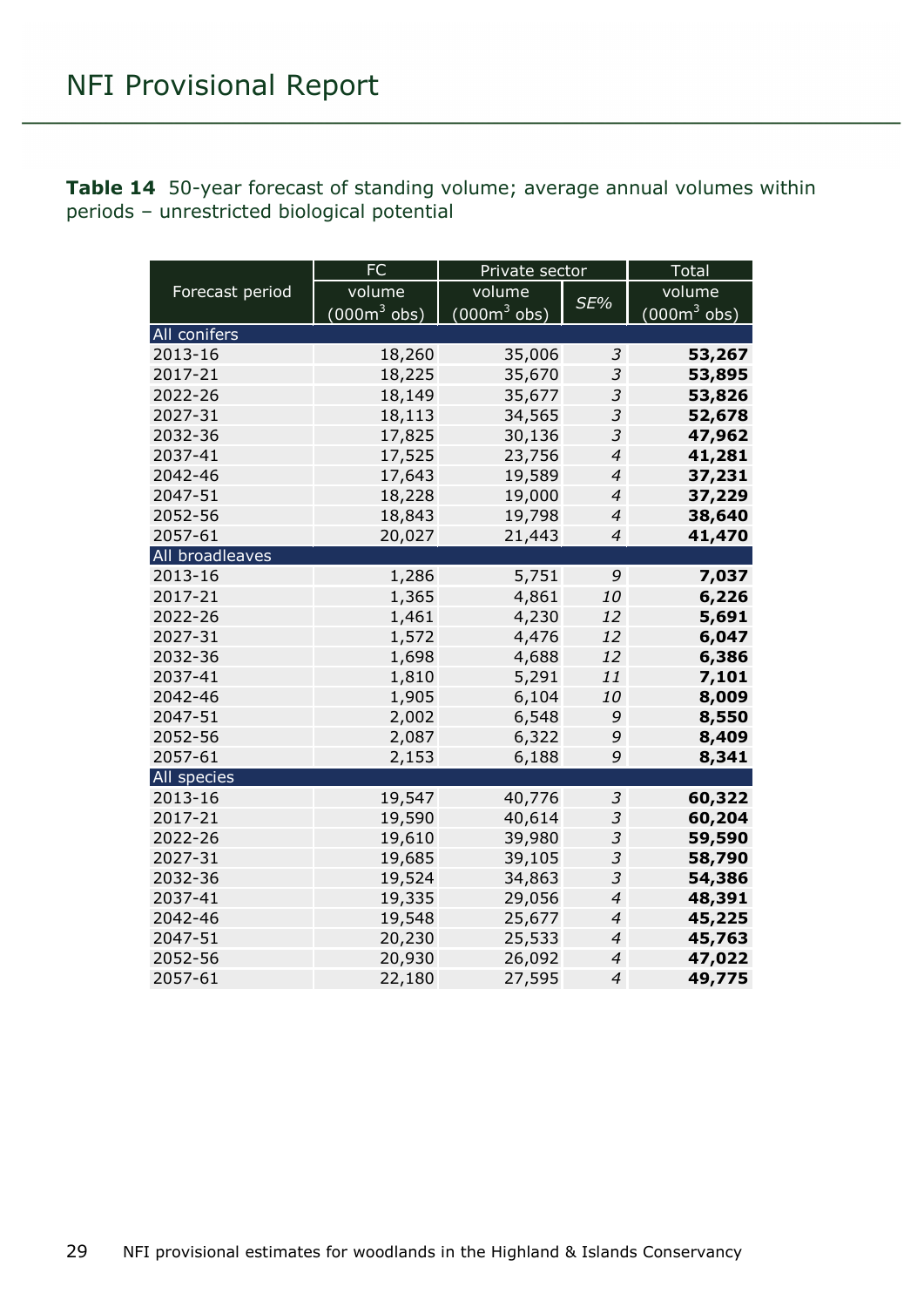<span id="page-29-0"></span>**Table 15** 50-year forecast of net increment; average annual volumes within periods – unrestricted biological potential

|                 | <b>FC</b>      | Private sector                 |                | <b>Total</b>   |
|-----------------|----------------|--------------------------------|----------------|----------------|
| Forecast period | volume         | volume                         |                | volume         |
|                 | $(000m^3$ obs) | $(000 \text{m}^3 \text{ obs})$ | SE%            | $(000m^3$ obs) |
| All conifers    |                |                                |                |                |
| 2013-16         | 679            | 1,551                          | 3              | 2,230          |
| 2017-21         | 669            | 1,596                          | 3              | 2,264          |
| 2022-26         | 627            | 1,555                          | 3              | 2,183          |
| 2027-31         | 662            | 1,468                          | $\mathfrak z$  | 2,130          |
| 2032-36         | 664            | 1,306                          | $\mathfrak{Z}$ | 1,969          |
| 3037-41         | 698            | 1,167                          | 3              | 1,866          |
| 2042-46         | 748            | 1,087                          | $\overline{4}$ | 1,836          |
| 2047-51         | 807            | 1,170                          | $\overline{4}$ | 1,977          |
| 2052-56         | 843            | 1,329                          | $\mathfrak{Z}$ | 2,172          |
| 2057-61         | 868            | 1,495                          | 3              | 2,362          |
| All broadleaves |                |                                |                |                |
| 2013-16         | 17             | 191                            | 6              | 208            |
| 2017-21         | 20             | 193                            | $\overline{z}$ | 213            |
| 2022-26         | 22             | 215                            | 7              | 237            |
| 2027-31         | 27             | 248                            | $\overline{z}$ | 275            |
| 2032-36         | 29             | 269                            | 6              | 298            |
| 3037-41         | 29             | 314                            | 5              | 343            |
| 2042-46         | 29             | 366                            | $\overline{4}$ | 395            |
| 2047-51         | 28             | 373                            | $\overline{4}$ | 401            |
| 2052-56         | 28             | 343                            | $\overline{4}$ | 371            |
| 2057-61         | 27             | 315                            | $\overline{4}$ | 343            |
| All species     |                |                                |                |                |
| 2013-16         | 696            | 1,744                          | $\mathfrak{Z}$ | 2,440          |
| 2017-21         | 689            | 1,792                          | $\mathfrak z$  | 2,481          |
| 2022-26         | 649            | 1,773                          | 3              | 2,422          |
| 2027-31         | 688            | 1,718                          | 3              | 2,406          |
| 2032-36         | 692            | 1,574                          | 3              | 2,267          |
| 3037-41         | 727            | 1,480                          | 3              | 2,208          |
| 2042-46         | 777            | 1,452                          | 3              | 2,228          |
| 2047-51         | 835            | 1,542                          | 3              | 2,377          |
| 2052-56         | 871            | 1,671                          | 3              | 2,542          |
| 2057-61         | 895            | 1,809                          | $\overline{2}$ | 2,704          |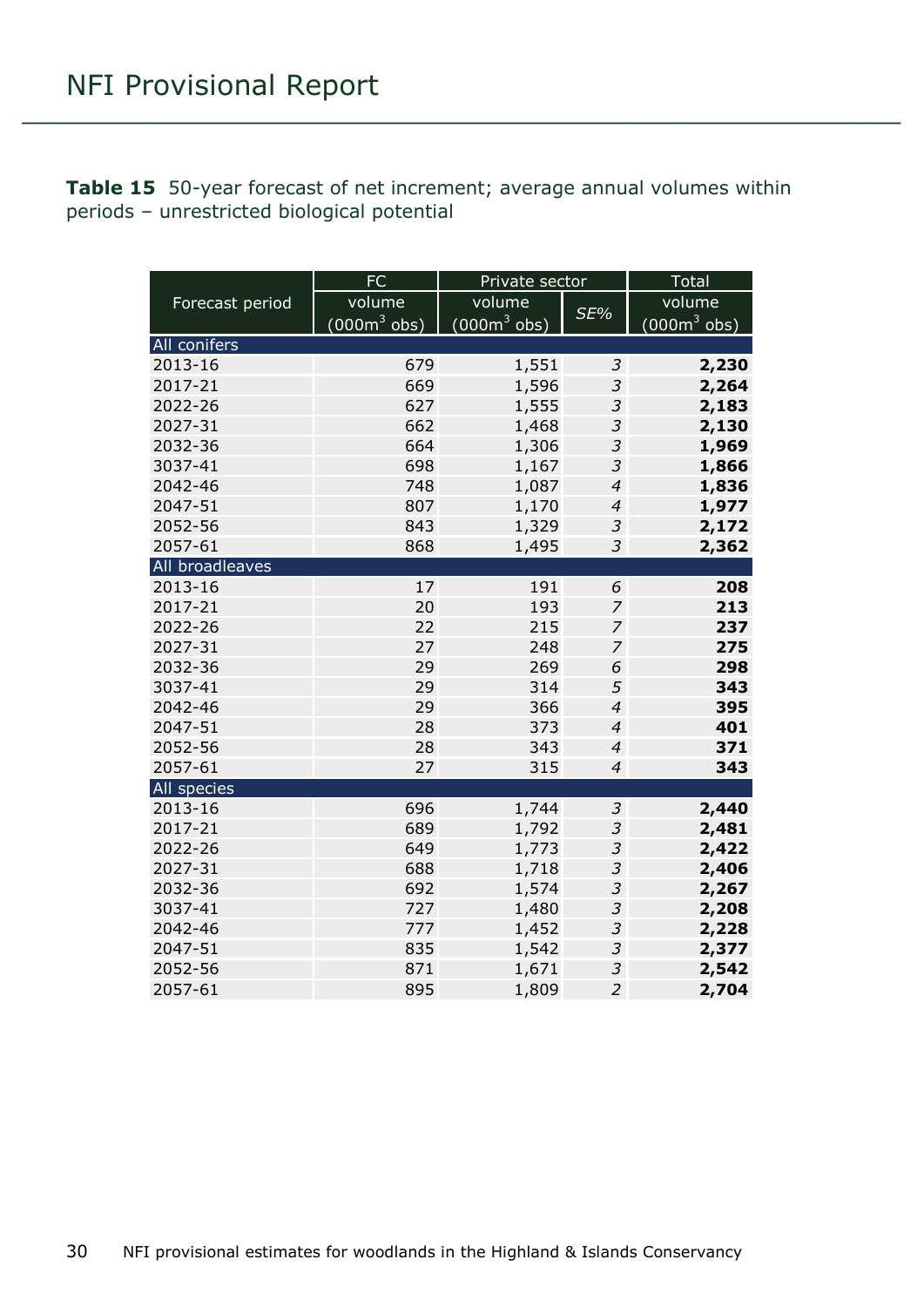<span id="page-30-0"></span>**Figure 9** Overview of 50-year forecast of average annual softwood and hardwood timber availability – unrestricted biological potential

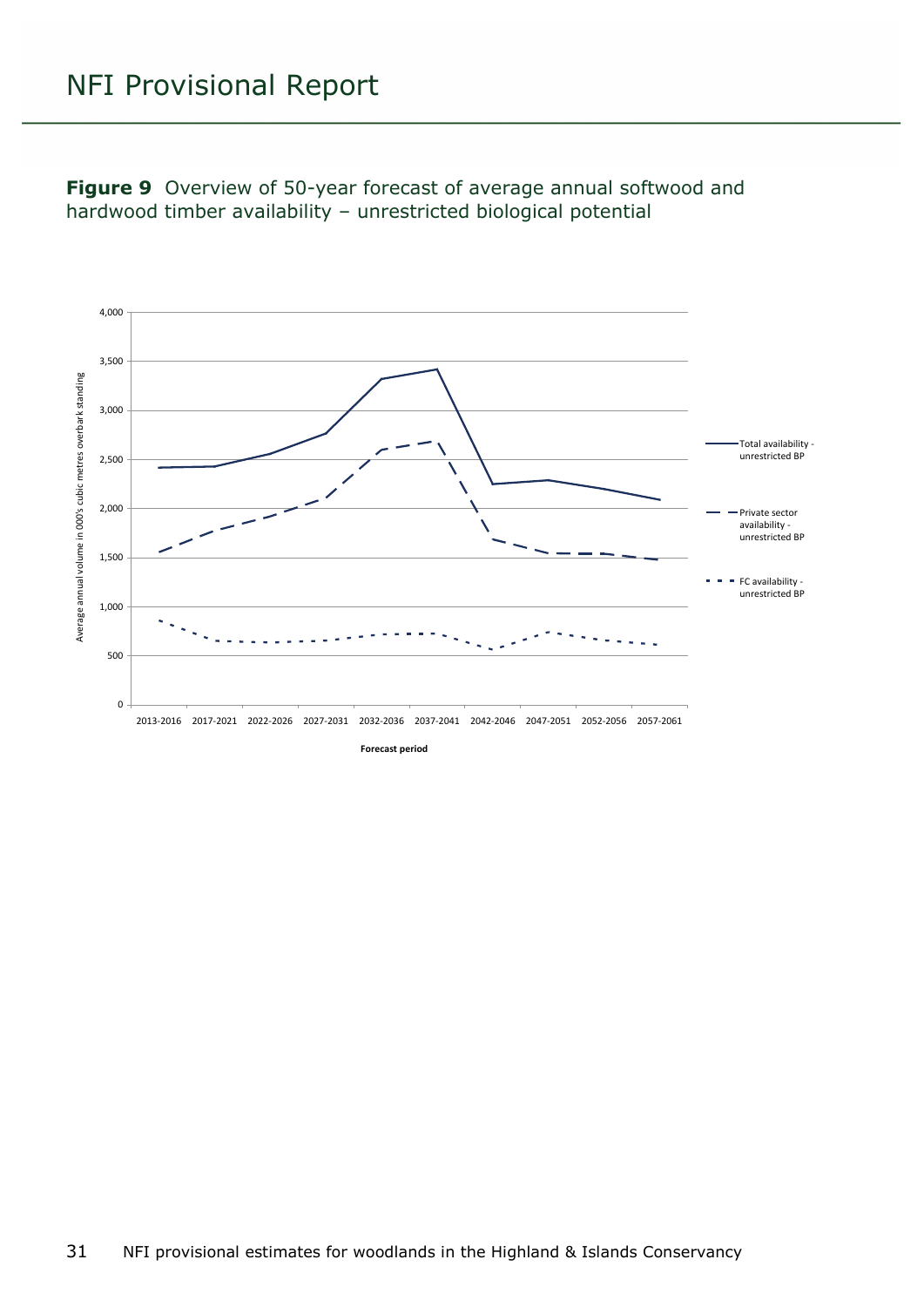

<span id="page-31-0"></span>**Figure 10** 50-year forecast comparison of average annual softwood availability– unrestricted biological potential

<span id="page-31-1"></span>

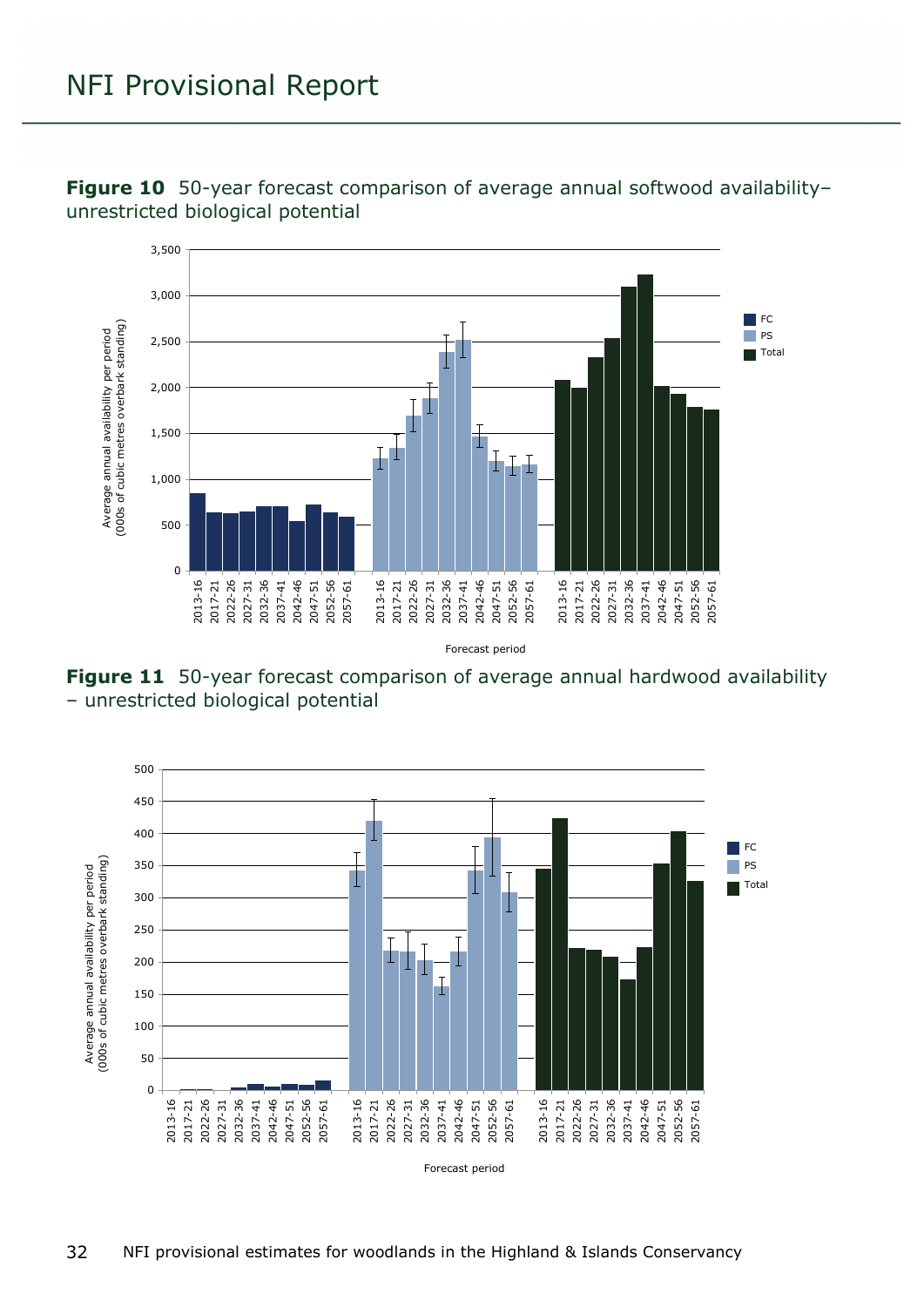

#### <span id="page-32-0"></span>**Figure 12** 50-year summary of softwood standing volume, increment and availability – unrestricted biological potential

<span id="page-32-1"></span>

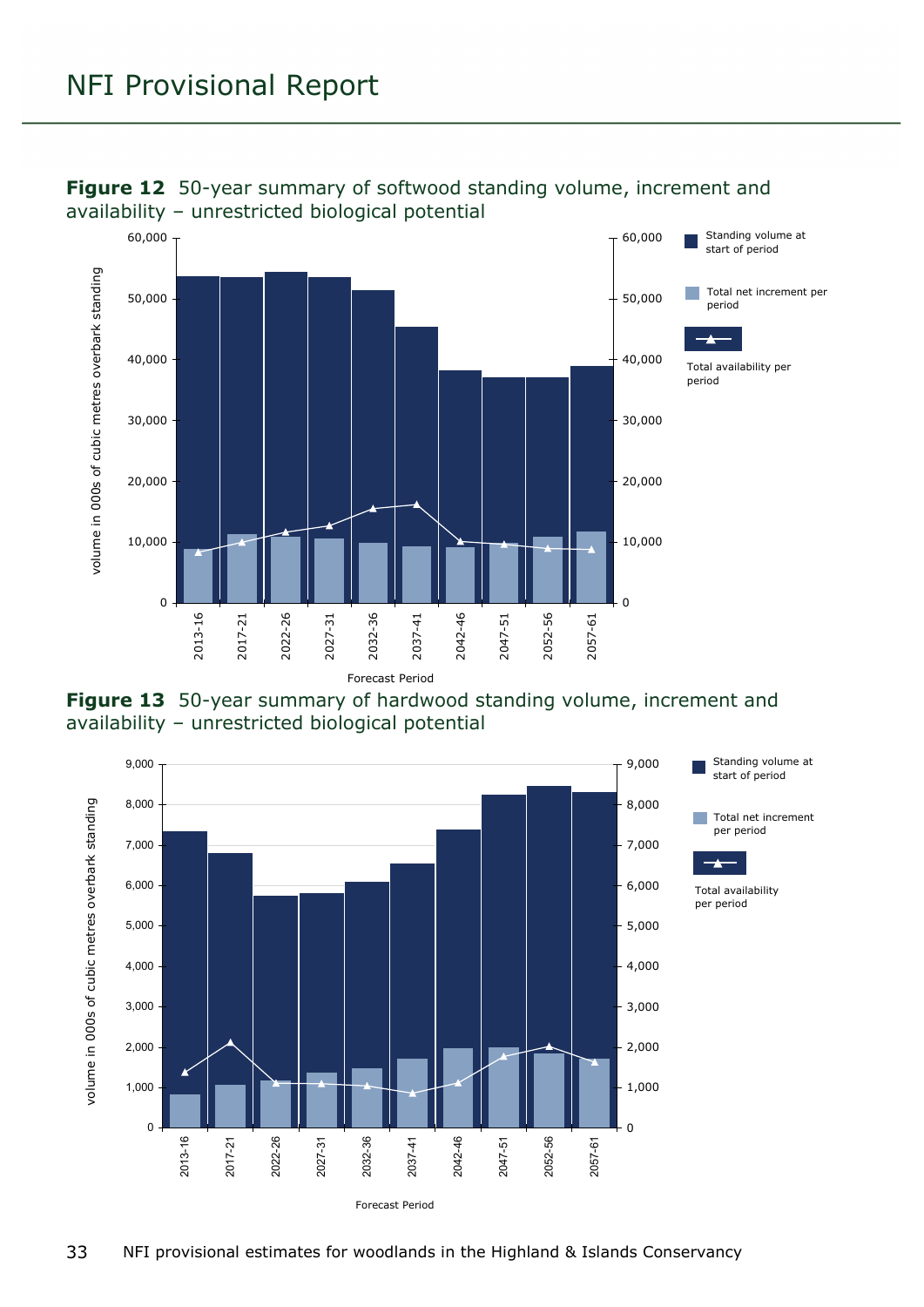Comparison of hardwood availability between harvesting scenarios

<span id="page-33-0"></span>